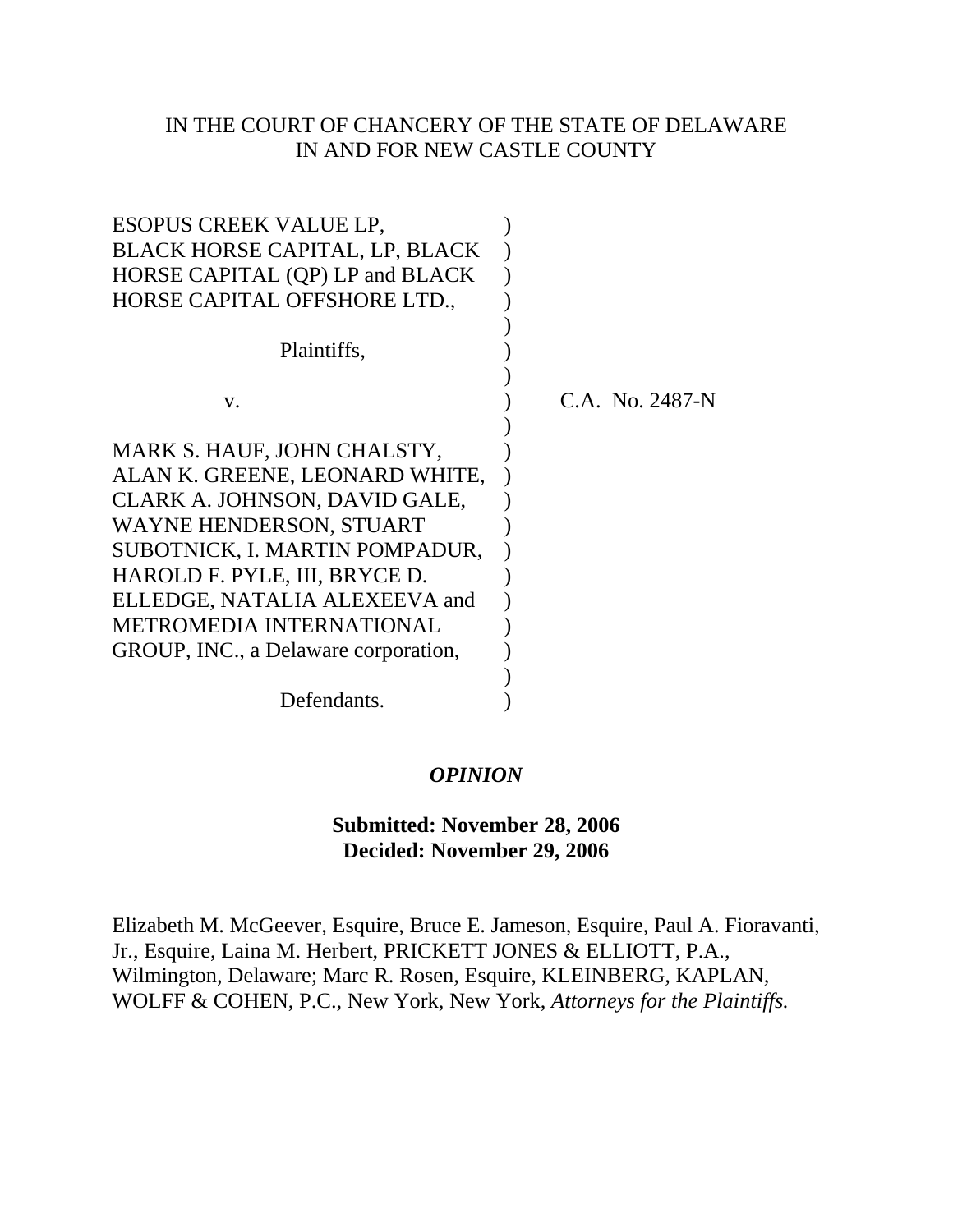Daniel A. Dreisbach, Esquire, Steven J. Fineman, Esquire, Geoffrey G. Grivner, Esquire, Daniel M. Silver, Esquire, RICHARDS, LAYTON & FINGER, P.A., Wilmington, Delaware, *Attorneys for Defendant Metromedia International Group, Inc.;* Todd C. Schiltz, Esquire, WOLF, BLOCK, SCHOOR AND SOLIS-COHEN, LLP, Wilmington, Delaware, *Attorneys for Defendants Mark S. Hauf, John Chalsty, Alan K. Greene, Leonard White, Clark A. Johnson, David Gale, Wayne Henderson, Stuart Subotnick, I. Martin Pompadur, Harold F. Pyle, III, Bryce D. Elledge, Natalia Alexeeva;* Martin Flumenbaum, Esquire, Daniel J. Leffell, Esquire, PAUL, WEISS, RIFKIND, WHARTON & GARRISON LLP, New York, New York, *Attorneys for all Defendants.*

LAMB, Vice Chancellor.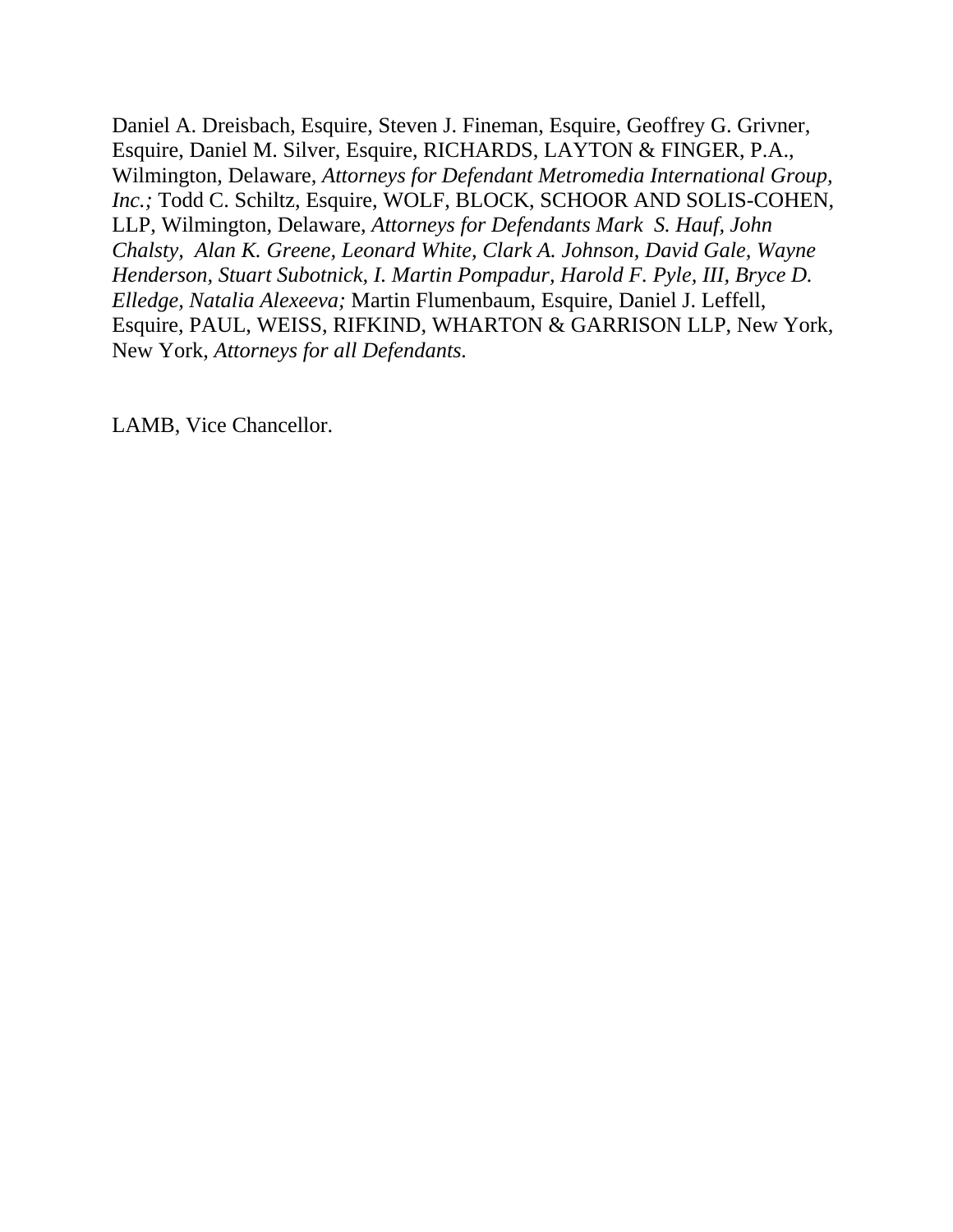In *Newcastle Partners, L.P. v. Vesta Insurance Group, Inc.*<sup>1</sup> this court considered whether there was any substantial conflict between its power, acting pursuant to 8 *Del. C.* § 211(c), to order a Delaware corporation to convene an annual meeting for the purpose of electing directors, and federal proxy regulations that, in normal circumstances, prohibit registered companies from convening such a meeting without first disseminating both an annual report and either a proxy statement or an information statement. After exploring the history of section 14(c) of the Securities Exchange Act of  $1934$ ,<sup>2</sup> the court concluded that the right of stockholders to meet for the purpose of choosing directors should not be suspended indefinitely merely because the corporation is unable to file current financial reports or to comply with federal proxy regulations.

The court now finds it necessary to consider a related issue in the case of a Delaware corporation that is considering an asset sale that, as a matter of Delaware law and the company's certificate of incorporation, requires the affirmative vote of a majority of the common stockholders. The corporation is a registrant under the 1934 Act but has been unable to file an annual report on Form 10-K for several years. Despite this temporary embarrassment, the corporation is neither insolvent nor is it in any financial difficulty. Nevertheless, it has been advised that, due to its

<sup>1</sup> 887 A.2d 975 (Del. Ch. 2005), *aff'd,* 906 A.2d 807 (Del. 2005) (TABLE).

 $2$  15 U.S.C.A. § 78n(c).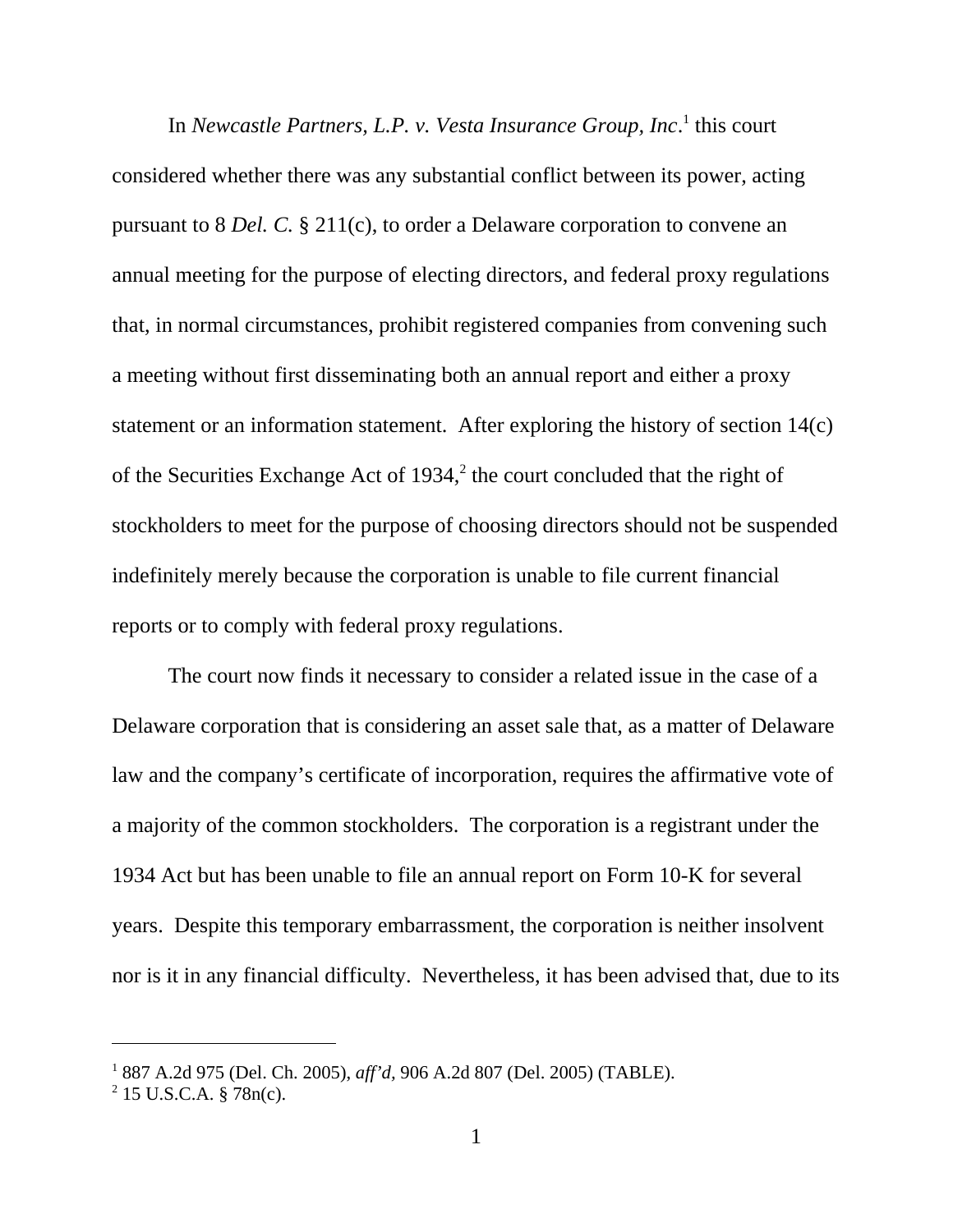delinquent filing status, it is prohibited by federal regulation from calling a meeting of stockholders for the purpose of voting on the proposed transaction. To circumvent this apparent dead end, the board of directors adopted a plan to file a bankruptcy petition once the asset sale agreement is signed, and thereafter seek approval of the sale from the bankruptcy court, without a meeting and without a vote by the common stockholders.3

Thus, the question presented is whether a corporation's delinquency in its federal periodic reporting obligations should necessarily deprive that corporation's common stockholders of the power to authorize a sale of substantially all of the corporation's assets. This question was, the court believes, effectively answered in *Newcastle Partners*. For many of the same reasons discussed in that opinion, it is unlikely that the federal securities regulations would be interpreted or administered by the SEC as to prevent this court from requiring that the proposal to sell substantially all the assets of the corporation be put to a stockholder vote in accordance with Delaware law. Indeed, such an outcome would "cut directly

<sup>&</sup>lt;sup>3</sup> The plan proposed further disadvantages the common stockholders because, in the bankruptcy proceeding, as proposed, the consent of two-thirds of the corporation's preferred stockholders is required in connection with the sale; whereas, outside of bankruptcy, the preferred stockholders have no vote on the transaction. The record reflects that the preferred stockholders have used this added leverage to negotiate advantageous terms for themselves in the proposed bankruptcy proceeding.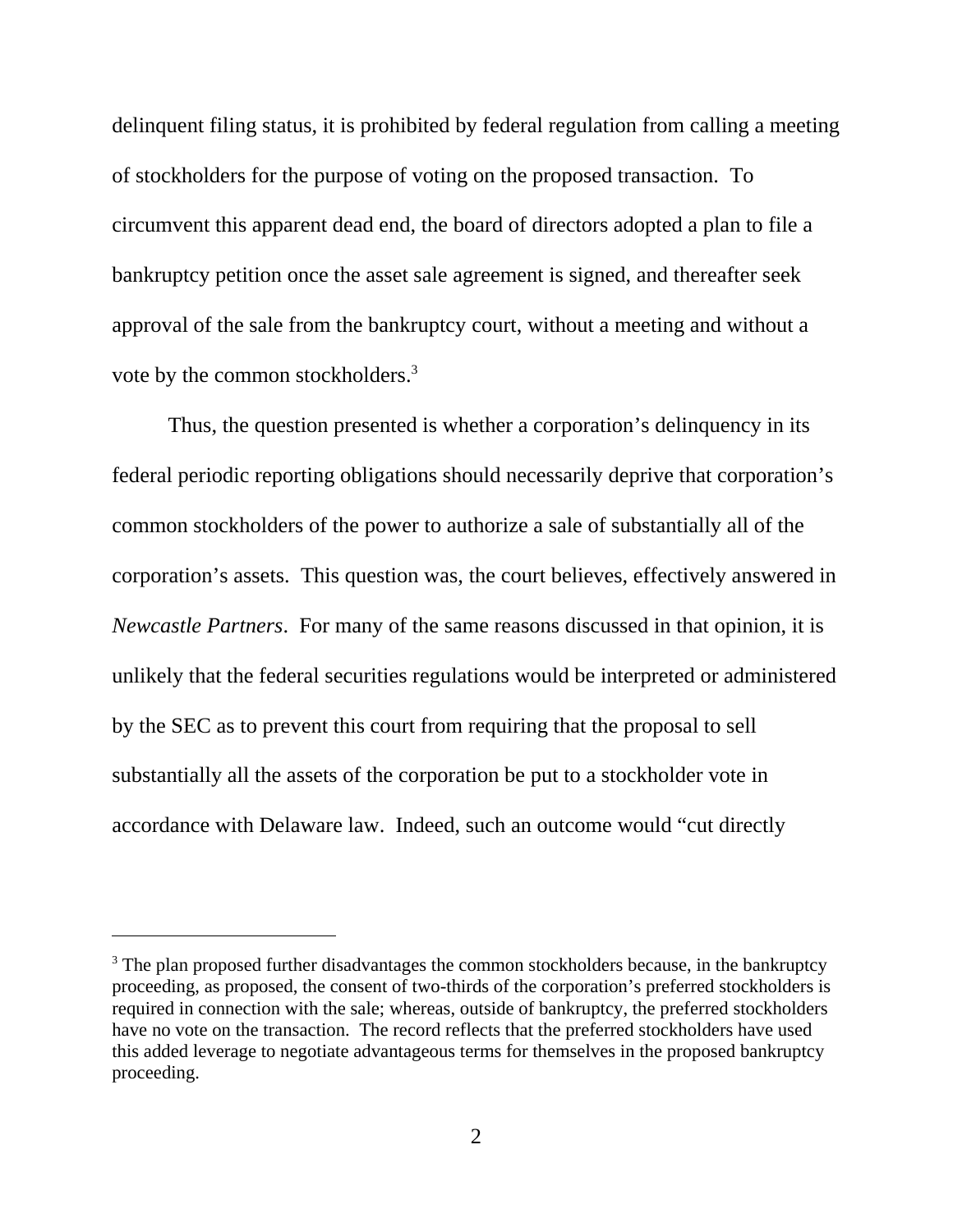against the policy of a strong stockholder franchise that underlies the SEC's rules on the distribution of proxy and information statements."4

For these reasons, the court will enter an order prohibiting the corporation and its directors from making any agreement to sell all or substantially all of the assets that is not conditioned upon the approval of the corporation's common stockholders. The order the court now enters includes provisions that require the corporation to fully comply with Delaware law in the giving of notice and distribution of basic information required for an informed vote.<sup>5</sup>

As a necessary step to secure a full and effective vote of the common stockholders, the court anticipates that the corporation will promptly seek exemptive relief from the SEC to permit it to engage in at least the limited range of activities prescribed in this order. Beyond that which the order (and Delaware law) requires, it is possible that the SEC will permit the corporation's management enough latitude to communicate effectively with stockholders. This would both further the interests of the stockholders and allow a balanced presentation of views on this most important issue.

<sup>4</sup> *Newcastle Partners*, 887 A.2d at 980.

 $<sup>5</sup>$  At the November 22, 2006 hearing on the motion for a preliminary injunction, counsel for the</sup> defendants agreed to the entry of such an order. In return, the court agreed to defer consideration of other issues raised by the motion, in particular a challenge to the legality of an agreement reached between the corporation and holders of the preferred stock. As a consequence of this unusual development, the order the court now enters reflects the agreement of the parties to the order's form.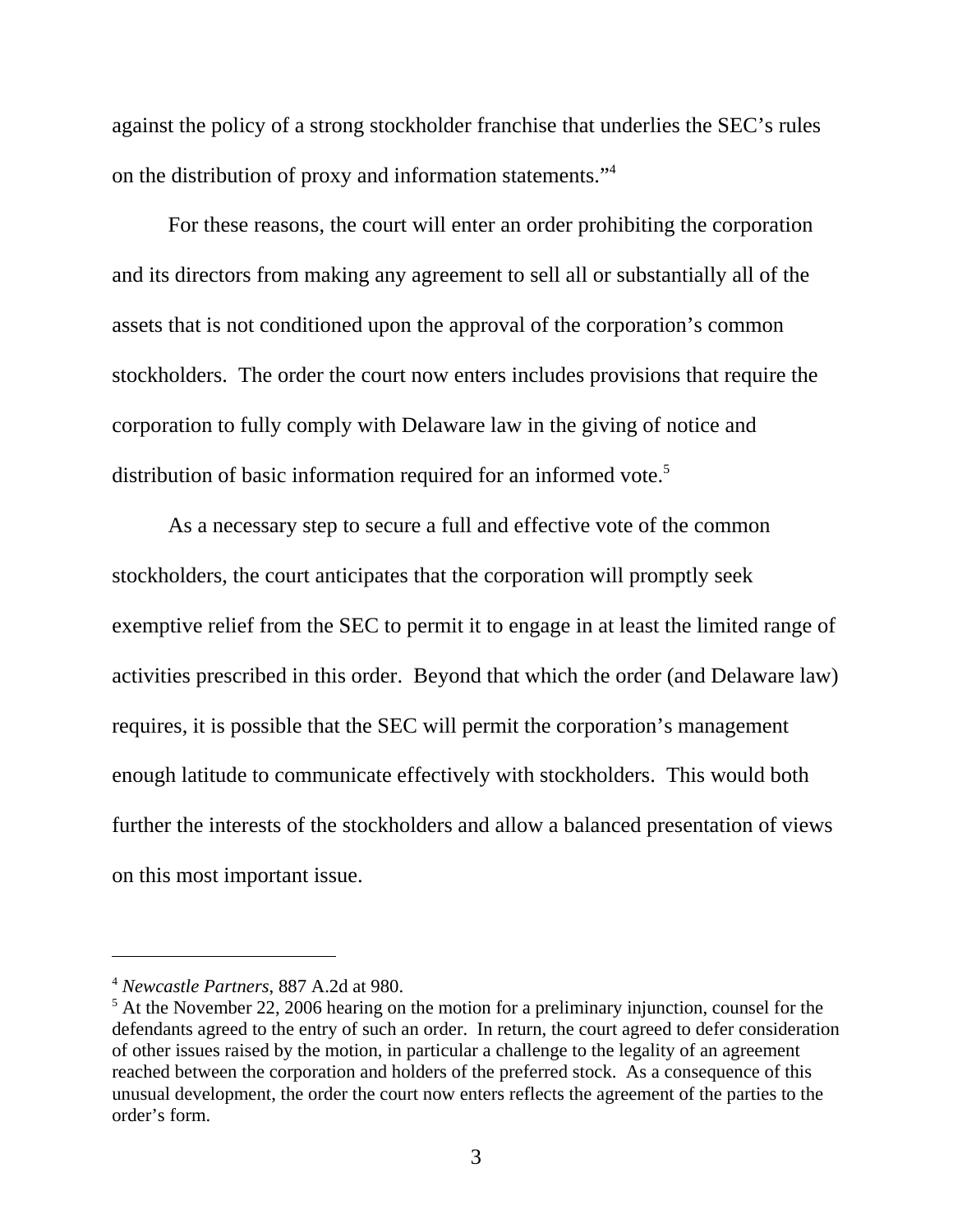If, however, the meeting cannot be held in accordance with the terms of the order, it is possible that some additional form of relief will be necessary to prevent further injury to the corporation or its stockholders flowing from the corporation's current inability to meet its periodic filing obligations under the federal securities  $laws.<sup>6</sup>$ 

#### **I.**

#### A. The Parties

The plaintiffs are Esopus Creek Value LP and Black Horse Capital, LP, two investment vehicles that own a substantial amount of the common stock of Metromedia International Group, Inc. Esopus and Black Horse beneficially own, respectively, 2.7% and 5.5% of Metromedia's outstanding common stock.

Defendant Metromedia International Group, Inc. is a Delaware corporation whose principal place of business is located in Charlotte, North Carolina. Metromedia's preferred and common stock are publicly traded over-the-counter on the "pink sheets." The company, through its 100% stake in Metromedia International Telecommunications, Inc., owns interests in communications and media outlets operating throughout Eastern Europe. Metromedia's principal asset, the disposition of which is currently at issue, is a 50.1% equity interest in Magticom, the Republic of Georgia's leading mobile telephony provider.

<sup>6</sup> *See, e.g.,* 8 *Del. C.* § 322 ("Failure of Corporation to Obey Order of Court; Appointment of Receiver").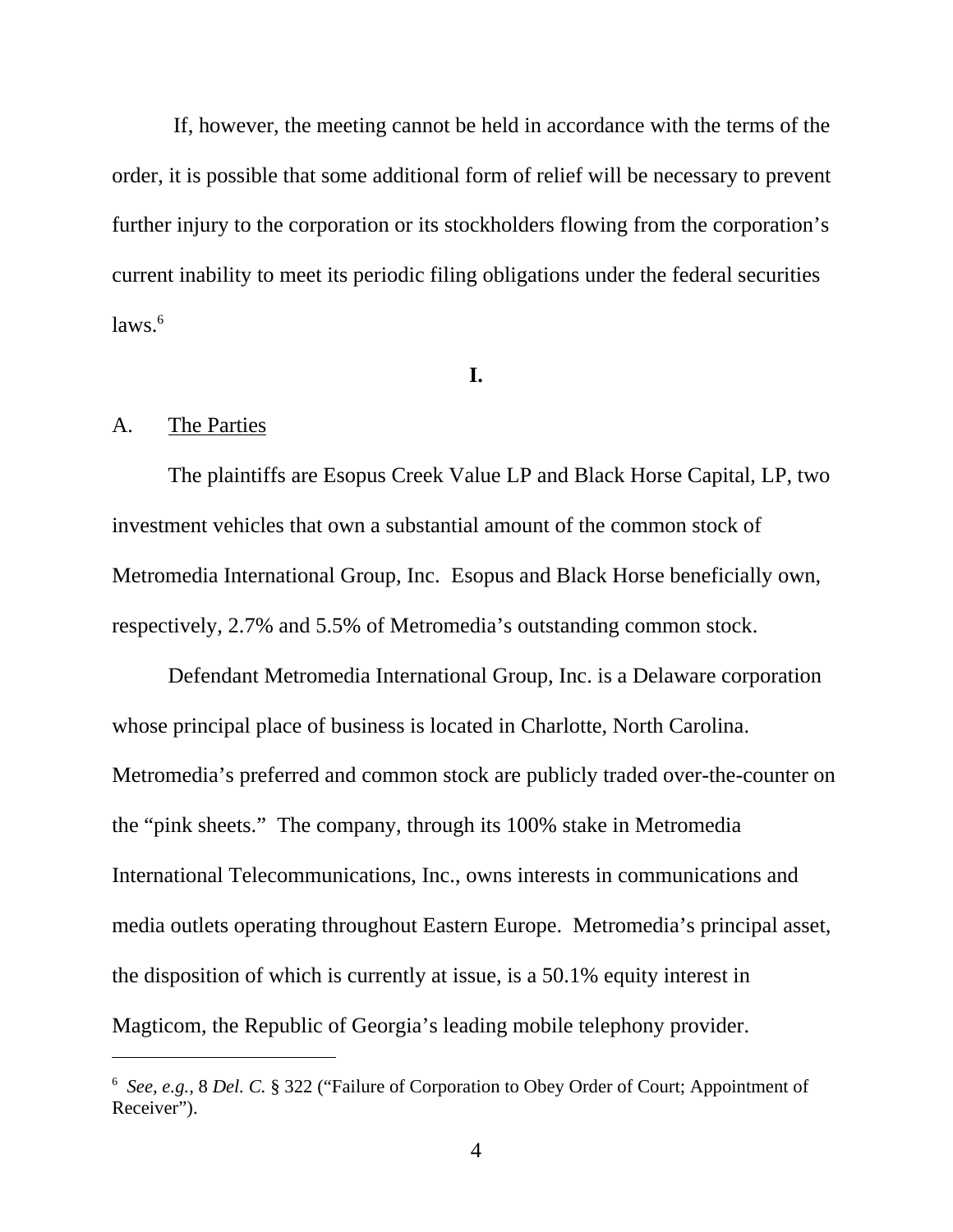The individual defendants are the current members of Metromedia's board of directors, along with several of the company's executives. Defendant Mark Hauf is chairman of the board, president, and chief executive officer of the company. Hauf has held these positions since 2003. Hauf owns no Metromedia stock.

Defendant Stuart Subotnick is Metromedia's former chief executive officer and president, positions he held from 1996 to 2001. A Metromedia director since 1995, Subotnick maintains close business ties with John Kluge, Metromedia's founder. Subotnick's interests in Metromedia are sizable, with his beneficial ownership amounting to roughly 18% of the company's outstanding common stock and 4.9% of its preferred stock.

Defendants Wayne Henderson and David Gale became members of the board in 2004. Henderson and Gale are the appointees of the preferred stockholders, a constituency that currently enjoys the contractual right, until such time as the company becomes current in its dividend payments, to place two persons on the board pursuant to the restated certificate of incorporation. While Henderson owns no Metromedia stock, Gale's business, Delta Dividend Group, owns a small amount of the company's preferred shares.<sup>7</sup>

<sup>&</sup>lt;sup>7</sup> Delta Dividend Group owns 21,000 shares of preferred stock, or roughly 0.5% of those shares outstanding.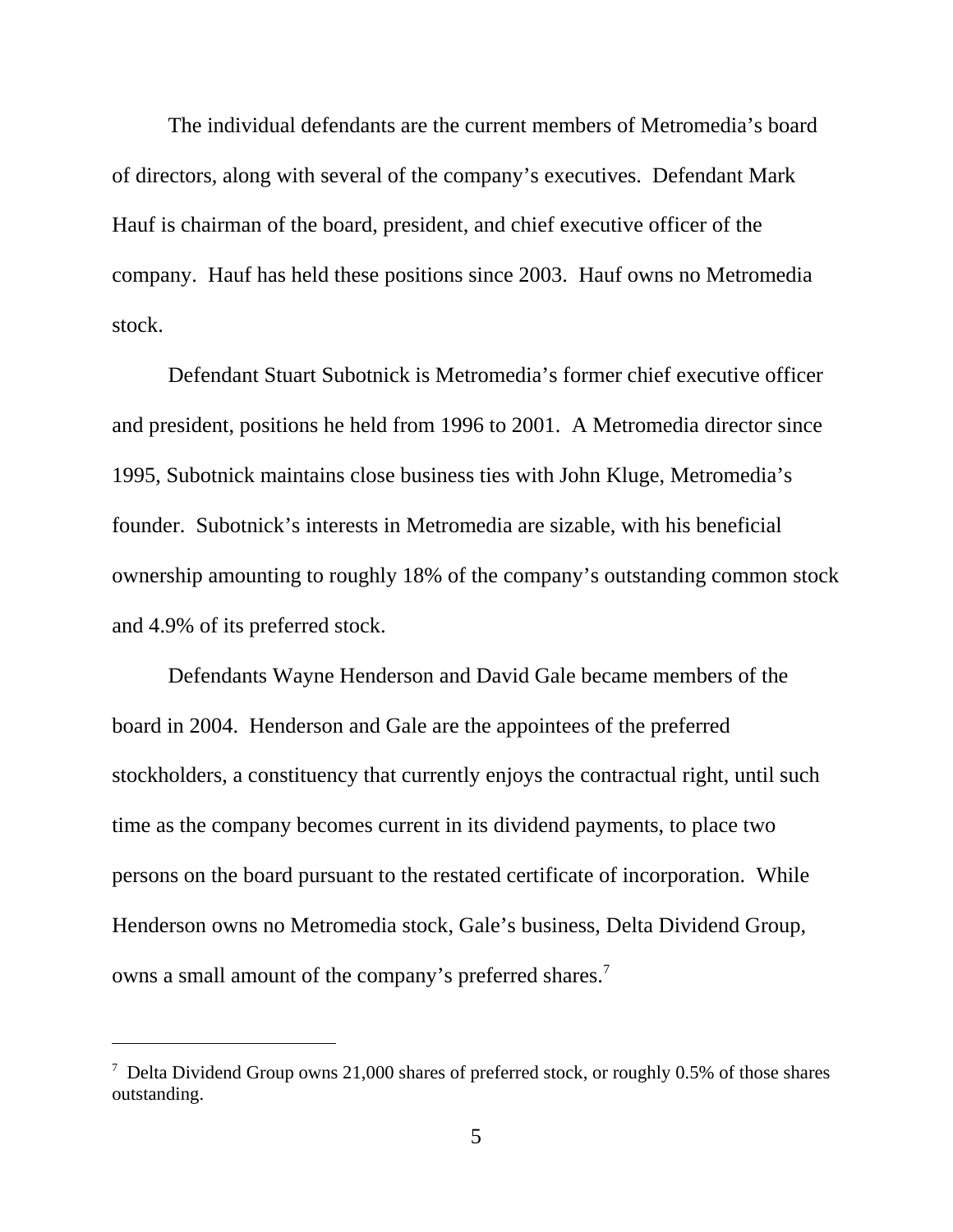Defendant I. Martin Pompadur became a director of Metromedia in 1999. Pompadur is a senior officer of News Corporation, an entity that owns roughly 9.7% of the Metromedia's common stock.

Defendants John Chalsty, Alan Greene, Clark Johnson, and Leonard White are all independent directors of the company. None of these defendants own any significant amount of Metromedia common stock.

Defendants Harold Pyle, III, Natalia Alexeeva, and Bryce Elledge are senior officers of Metromedia. Pyle is the chief financial officer and treasurer. Alexeeva is Metromedia's general counsel and secretary. Elledge serves as the company's vice president of finance and chief accounting officer.

 $B.$  The Facts<sup>8</sup>

Metromedia's financial situation has steadily improved since Hauf took the reins of the company in February 2003. Faced at that time with a severe liquidity crisis, Hauf undertook a plan to sell several of Metromedia's subsidiaries in order to generate sufficient cash flow to meet debt and operational obligations.

Hauf's strategy proved successful. Following its August 2005 \$212 million sale of ZAO PeterStar, a fixed-line telephone provider based in St. Petersburg, Russia, Metromedia has operated free of any substantial long-term or secured debt. Additionally, Magticom's resurgent performance in the past three years has

<sup>&</sup>lt;sup>8</sup> These are the relevant facts as the court finds them for purposes of this opinion.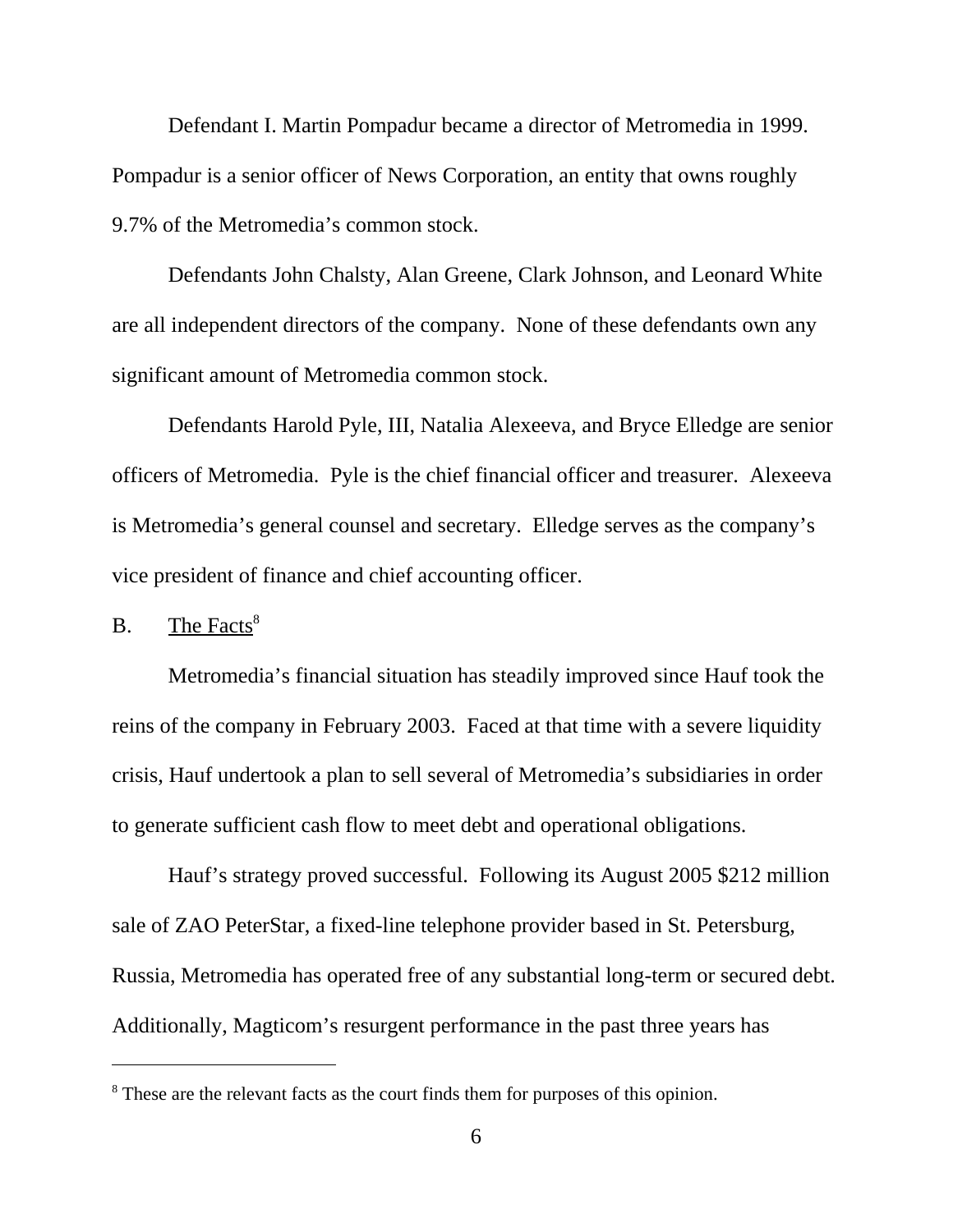generated sizable free cash flow and EBITDA. Metromedia's common stock, which traded at 3 cents per share in February 2003, has experienced a more than fifty-fold increase in value since Hauf became CEO.

Hauf has not been equally successful in managing Metromedia's periodic reporting obligations during this same time frame. In March 2005, the company announced a delay in its Form 10-K filing for the 2004 fiscal year. Since that time, Metromedia has not filed either a Form 10-K or a Form 10-Q and remains wholly delinquent in its reporting obligations to the SEC. Further, the company's directors have not faced an election in over three years, since Metromedia has not convened any meeting for that purpose.<sup>9</sup> The defendants blame the company's reporting shortfalls on Metromedia's auditor, KPMG Limited, for its repeated failure to sign off on audited financial statements, although they offer no documentary evidence regarding KPMG's reasons for failing to verify the company's financial results.10

<sup>9</sup> On August 18, 2006, Esopus filed an action under 8 *Del. C.* § 211 to compel Metromedia to hold an annual meeting of stockholders. *Esopus Creek Value LP v. Metromedia Int'l Group,* Inc., C.A. No. 2358-N (Del. Ch.). On September 26, 2006, the parties executed, and the court entered, a stipulation and order that required Metromedia to hold a meeting for the purpose of electing directors on December 15, 2006. The order provides that all nine Metromedia directorships would be subject to election and that those shares present and voting at the meeting will constitute a valid quorum to conduct business. On October 5, 2006, Esopus nominated five candidates for the upcoming election. The defendants have repeatedly told the court that the December 15 annual meeting will proceed as ordered.

 $10$  According to deposition testimony, KPMG has repeatedly shifted its stance regarding whether former subsidiaries of Metromedia should be treated on a consolidated or unconsolidated basis. The KPMG partner in charge of Metromedia's audit has changed during the last three years. KPMG has shifted responsibility for the audit between its New York, Moscow, London, and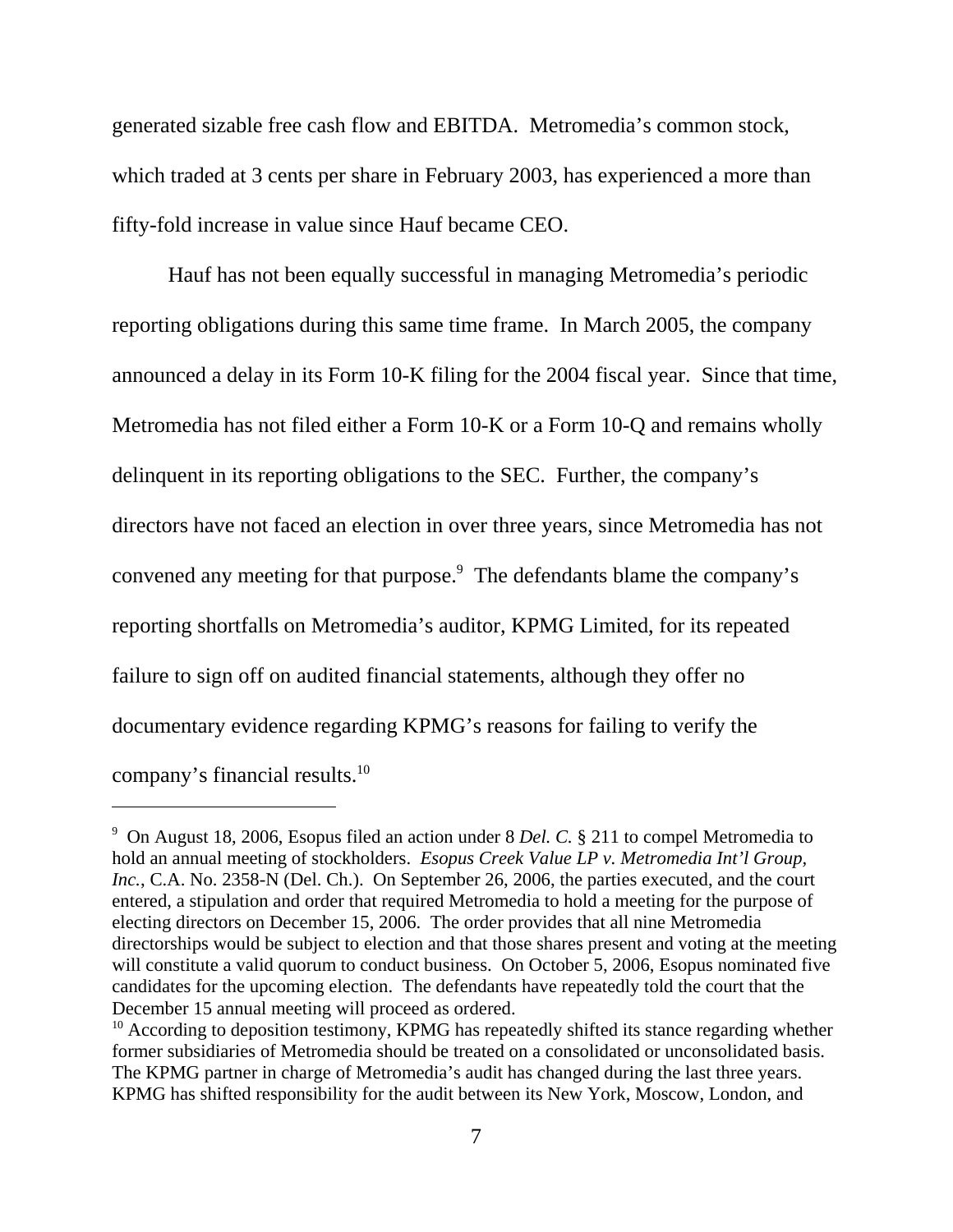This combination of burgeoning financial results and delinquent reporting provides the strange factual backdrop for what transpired next. In early to mid 2006, a group of investors approached Hauf proposing a sale of Magticom. According to the defendants, the consideration offered for Metromedia's 50.1% interest in Magticom far exceeded that of any previous unsolicited offer and represented an objectively fair valuation of the asset. Given the political and economic risks of conducting business in the Republic of Georgia, among other things, the board of directors authorized Hauf to negotiate with the buying group.

The fact that the sale of Magticom would constitute a "sale of all or substantially all" of Metromedia's assets posed a conundrum for the board. The directors were aware that 8 *Del. C.* § 271(a) required a vote of the common stockholders to approve the transaction. However, relying upon the advice of counsel, the directors believed that a section 271 vote was impossible. Since Metromedia's shares are registered under section 12 of the 1934 Act but the

Charlotte, NC offices. According to the defendants, these changes have resulted in inconsistent positions and inconsistent interpretations by KPMG's staff. The net effect of the reporting problems, at least as it pertains to Metromedia stockholders' financial interests, may be quite marginal. As Subotnick stated in his deposition:

<sup>[</sup>N]obody is challenging numbers, per se, they're trying to determine what gets reported as an equity line as opposed to consolidating results. My understanding is that when you finally get down to what it might mean over [the period of time the financials have not been filed] in dollars, in shifting dollars . . . we're talking about something that might amount to maybe \$2 million, maybe 2 cents, as it relates to the stockholders of Metromedia.

Subotnick Dep. 23-24, Nov. 10, 2006.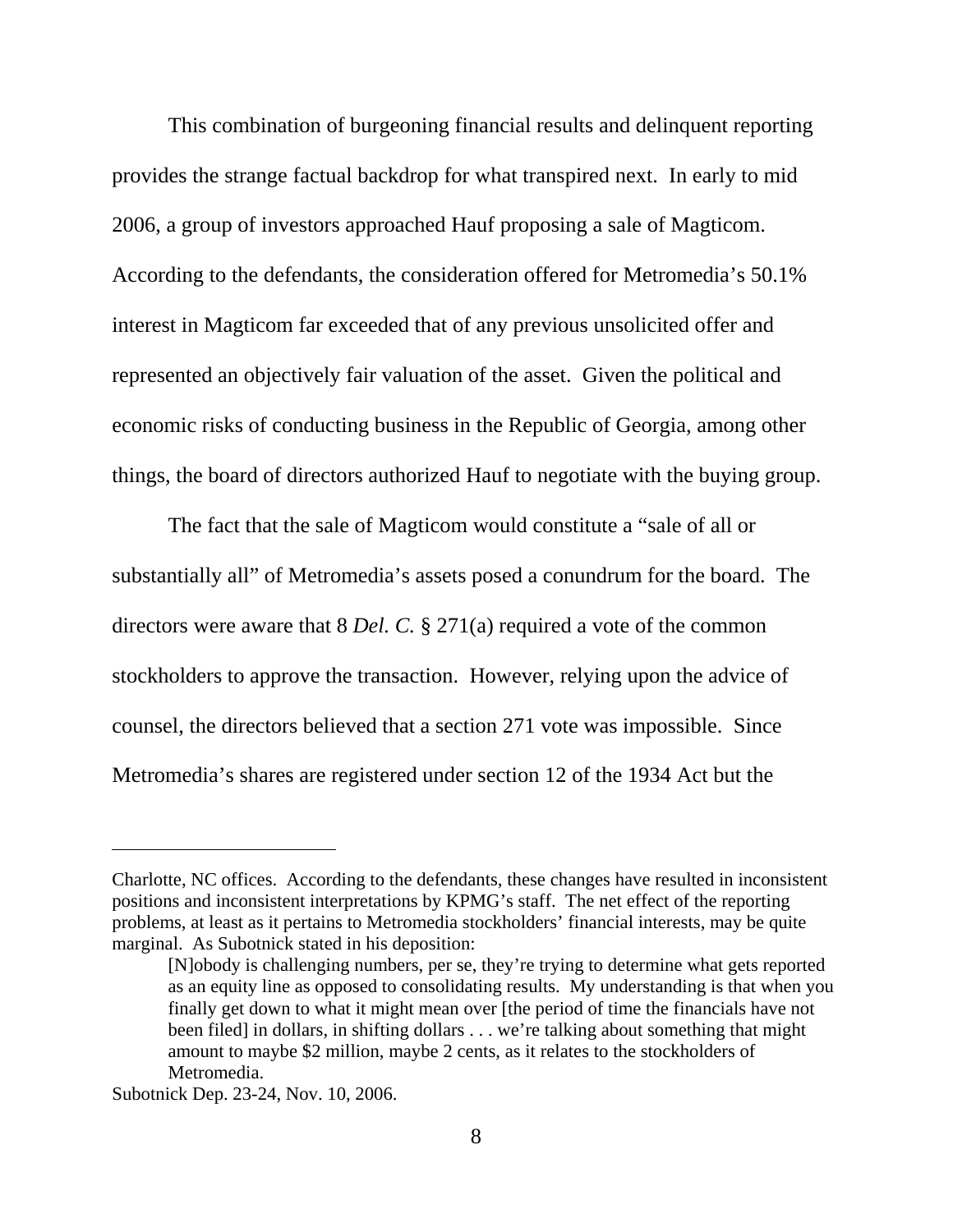company was not current in its filings, the directors were told that section 14(c) of the 1934 Act barred the company from calling a meeting or soliciting proxies from the stockholders. Thus, compliance with state law voting requirements was not, in the board's view, a viable option.<sup>11</sup> Notably, the board did not consider requesting an exemption from the strictures of section 14(c) from the SEC, and no serious effort to secure such relief was ever attempted.<sup>12</sup>

Relying on the premise that the federal securities laws barred it from calling a meeting or soliciting proxies, and thus prevented a vote of the common stockholders under 8 *Del. C.* § 271(a), the board determined to employ certain procedures under the federal bankruptcy code as a means to effectuate the transaction. The plan the board adopted contemplates a series of steps, as follows: first, executing an agreement providing for the sale of Magticom to the buying group; second, filing a voluntary bankruptcy petition under 11 U.S.C. § 301; third, petitioning the bankruptcy court to approve the Magticom sale under 11 U.S.C. § 363; and, finally, asking the bankruptcy court's approval of its plan of reorganization under 11 U.S.C. § 1129.

 $11$  The board maintained this view despite the fact that, following a defection by William Harley, III (the chief investment officer of Mellon HBV Alternative Strategies LLC and a person with the discretionary power to vote 8.4% of Metromedia's common stock) from the plaintiffs' 13D filing group, the proposed sale had the professed support of roughly 44% of Metromedia's outstanding common equity.

<sup>&</sup>lt;sup>12</sup> Only two directors, Subotnick and Henderson, were aware of any such request. Attorneys for Metromedia's outside counsel, Paul Weiss, ran the idea of an exemption past an SEC staff member during a telephone call. When the attorneys were apparently told such an exemption was "highly unlikely," they took no further action.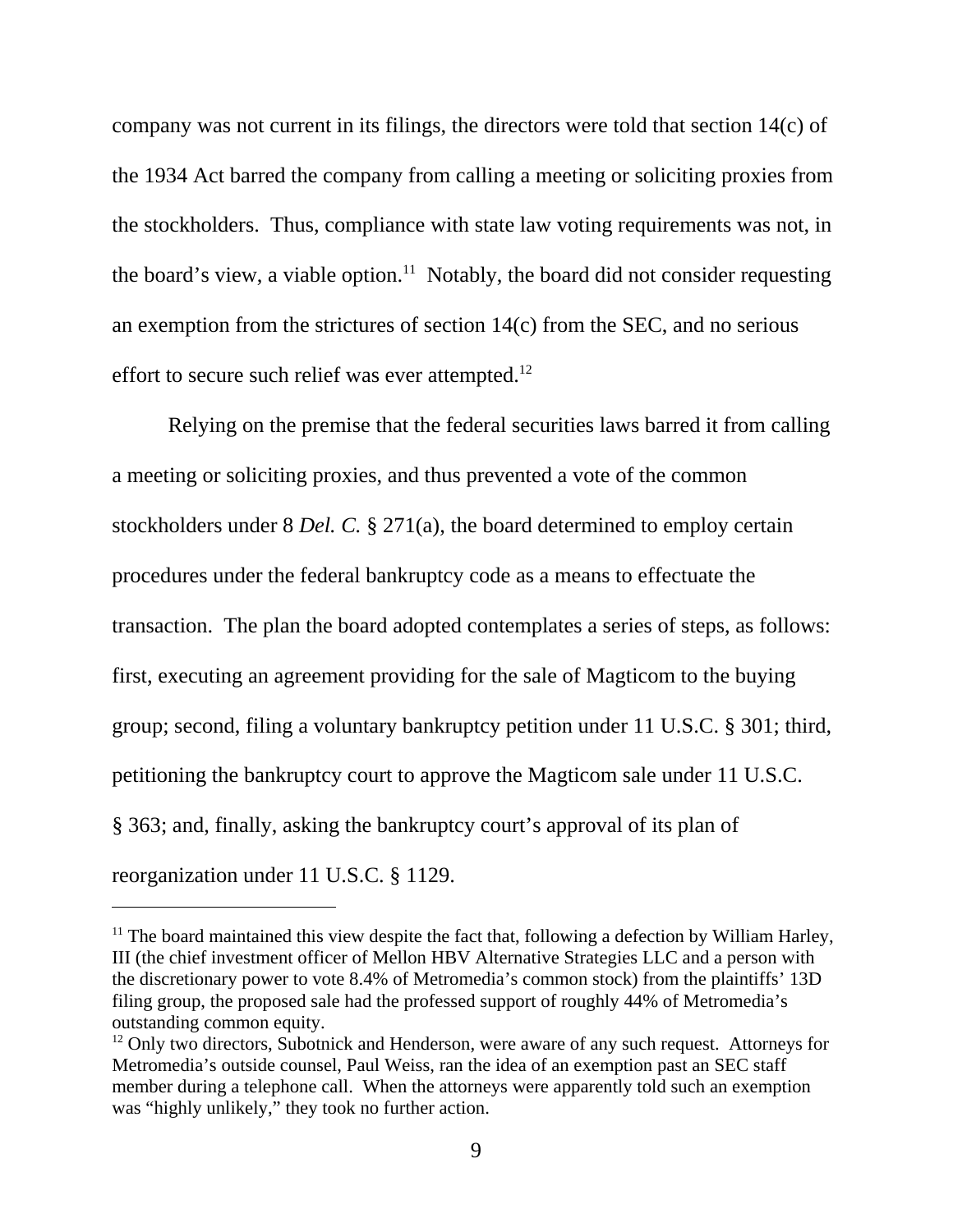The intricacies of the bankruptcy code functionally require that Metromedia secure the support of the asset sale transaction from the holders of at least twothirds of the company's preferred stock. Therefore, the company negotiated and entered into a voting lock-up agreement with the holders of roughly 80% of the preferred shares.13 During the course of negotiations, the preferred stockholders were provided with, subject to confidentiality agreements, a sizable amount of nonpublic information regarding Metromedia's financial condition in order to value their interests. In those negotiations, they were also able to exert their bargaining power to guarantee a highly favorable treatment for the preferred shares in the transaction.

The company's interaction with the preferred stockholders and the buying group culminated on October 2, 2006 when Metromedia publicly announced its execution of the voting and lock-up agreement with the preferred stockholders and a letter of intent with the buying group. The letter of intent contemplated a gross purchase price of \$480 million for Metromedia's equity stake in Magticom. That agreement also provided for a 60-day exclusivity period during which the buying group was to complete its due diligence and finalize a definitive purchase

<sup>&</sup>lt;sup>13</sup> 11 U.S.C. § 1129(a)(7)(A) requires that each class of "impaired" interests under a plan of reorganization "accept" the plan. 11 U.S.C. § 1126(d) provides that a class of interests has "accepted" a plan if the holders of at least two-thirds of the amount of such interests vote in favor of the plan. Thus, the voting agreement ensures that the preferred stockholders would be deemed to have "accepted" the plan of reorganization for purposes of plan confirmation.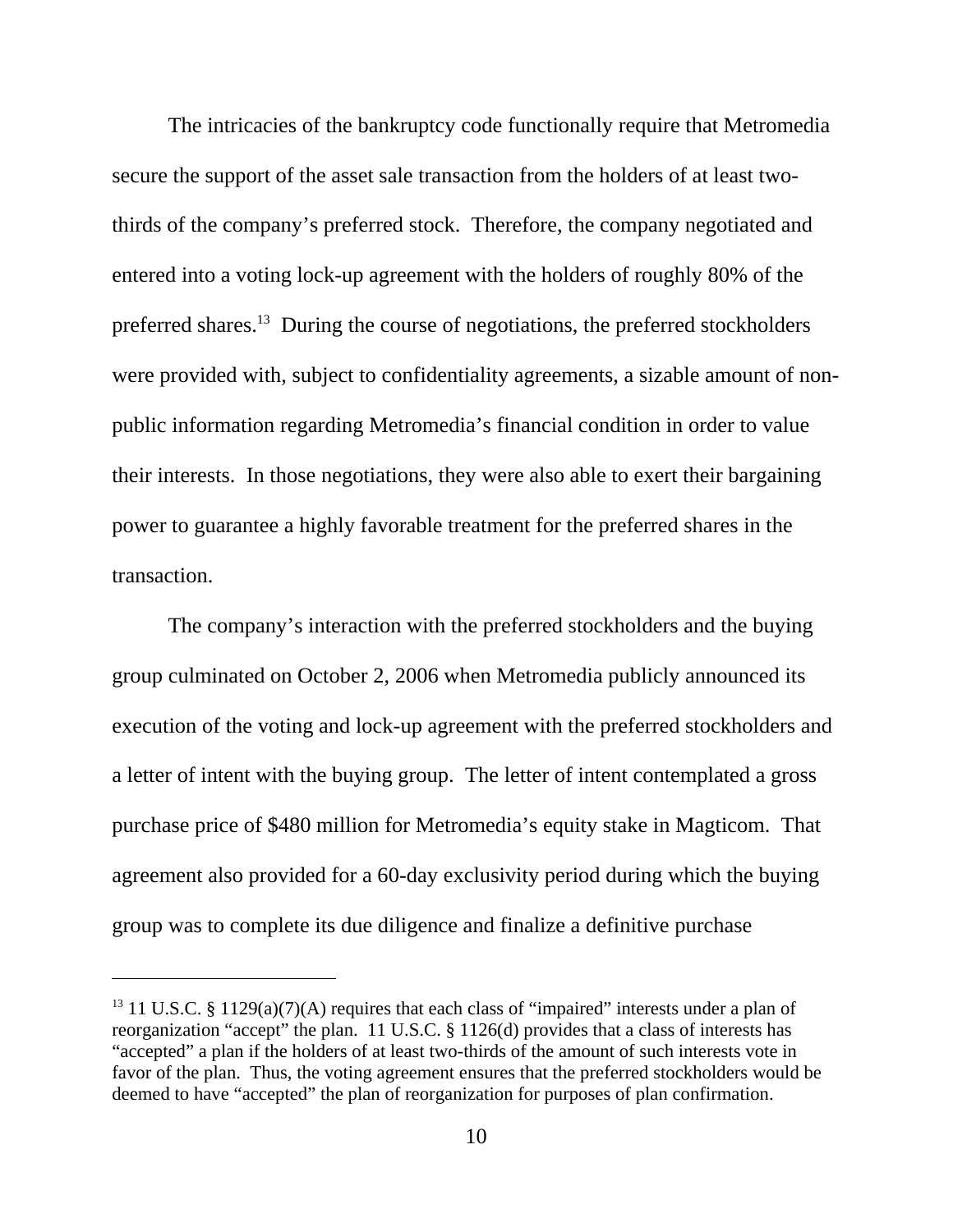agreement. The company stated its expectation that a definitive agreement would be signed by early December 2006, at which time the board would immediately cause Metromedia to file for bankruptcy protection in Delaware. Also on October 2, Metromedia finally released unaudited financial information relating to Magticom's strong operating performance in 2004 and 2005.

The proposed structure of the transaction results in two glaring inequities. First, the transaction prevents the common stockholders from voting on a sale of Metromedia's assets, a right they have under both 8 *Del. C.* § 271(a) and the company's certificate of incorporation.<sup>14</sup> Second, the holders of the preferred stock are given a vote on a transaction that, if consummated outside the bankruptcy context, they would not have under the certificate of designation.<sup>15</sup>

 $14$  Metromedia apparently takes the position that the common stockholders, as a class, will either not be "impaired" under the plan of reorganization or will "receive or retain under the plan . . . property of a value . . . that is not less than the amount that such holder would so receive or retain if the debtor were liquidated under chapter 7 of this title . . . ." *See* 11 U.S.C. §§ 1129(a)(8), (a)(7)(A)(ii). Thus, a vote of the common stockholders will not be required for the bankruptcy court to approve the plan under 11 U.S.C. § 1129.

<sup>&</sup>lt;sup>15</sup> The terms of the preferred stockholders' certificate of designation do not provide them with the right to vote on a merger, combination, sale of all or substantially all assets, or any other corporate transaction that fundamentally changes the nature of the enterprise. In fact, the preferred stock, under the express terms of the certificate, was of a "perpetual" nature. Those stockholders had no right to mandatory redemption. Only an event of "liquidation" would entitle the preferred shares to be paid out under the terms of their contract. Interestingly, a merger or sale of assets would not trigger the preferred shares' liquidation preference under the certificate of designation.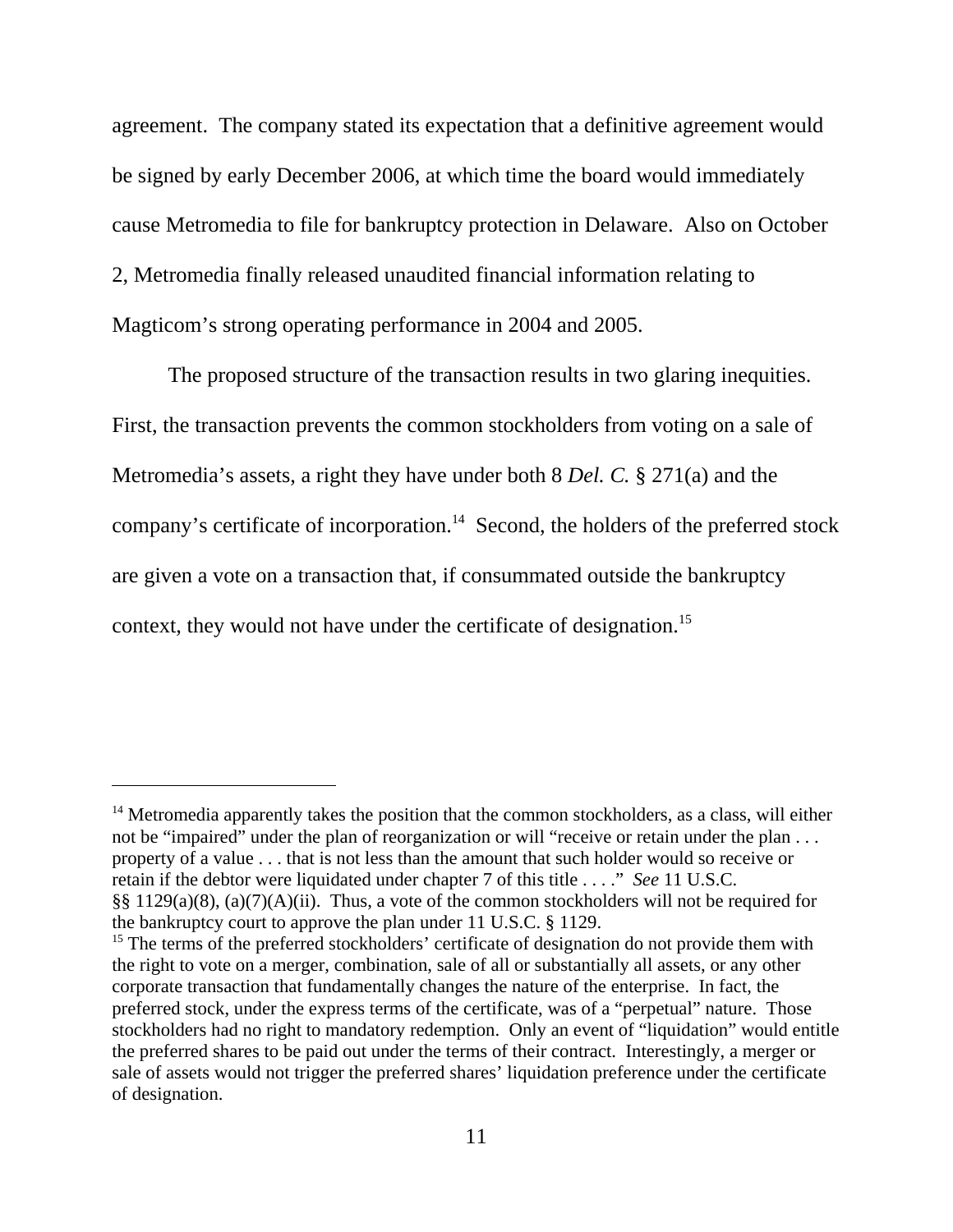**II.**

The plaintiffs filed a motion seeking to preliminarily enjoin Metromedia from executing an agreement with the buying group absent an affirmative vote of the majority of the company's common stockholders pursuant to 8 *Del. C.*  § 271(a). Their motion also seeks other relief, including an injunction against the operation of the preferred stock lock-up agreement that is challenged as *ultra vires*. The parties engaged in expedited discovery on the matter and submitted briefs in support of their respective arguments.

At oral argument on November 22, 2006, the defendants backpedaled from their position that the sale of Magticom should be accomplished in bankruptcy court, without a common stockholder vote. Instead, counsel for the defendants proposed that the parties stipulate to, and the court enter, an order addressing several salient concerns for the purpose of requiring the corporation to convene a meeting of stockholders in order to consider the proposed transaction. This suggestion was amenable to the plaintiffs and to the court.

First, the parties agreed that any agreement entered into by the company for the sale of Magticom would be subject to a vote of the common stockholders under 8 *Del. C.* § 271(a). Second, the parties concurred that the directors would make a concerted effort to seek exemptive relief from the SEC to permit the company to solicit proxies and to provide its stockholders with relatively robust financial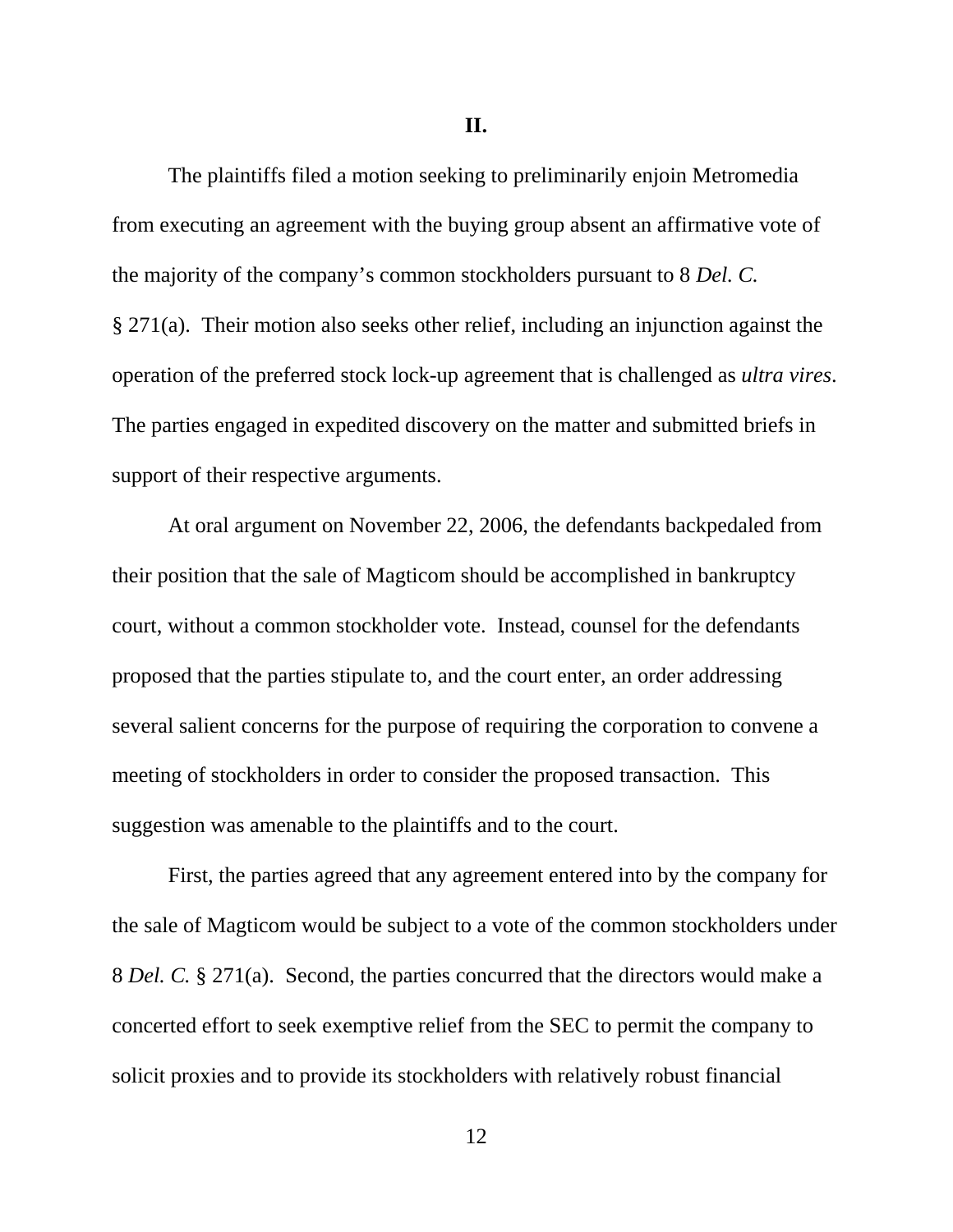information concerning Magticom. Third, regardless of the success of its request for exemptive relief, the company would distribute all information required under Delaware law to ensure that the section 271 vote is informed. Fourth, the company would take all necessary steps to encourage the common stockholders to attend the section 271 meeting and cast a vote on the proposed transaction. Finally, the court would reserve jurisdiction over the present dispute and would reserve the right to adjust any terms contained in the order upon application by either party.<sup>16</sup>

Accordingly, this opinion discusses the foundations of the order now entered by the court embodying the agreement reached by the parties.

 $16$  The order also expressly defers a ruling by this court on the validity of the lock-up and voting agreement entered into by the company with the preferred stockholders. Under the terms of the preferred's certificate of designation, the claims of that stock in an event of liquidation are contractually limited. The preferred stockholders only have a right to their liquidation preference (\$50 per share), plus any accrued but unpaid dividends.

Under the lock-up agreement, the preferred stockholders would receive \$68 per share from net distributable cash from the sale of Magticom for \$420 million or less; 50% of any net distributable cash in excess of \$420 million until they have received full payment of all dividends payable on their shares; and 20% of any net distributable cash above that level.

At the presently offered purchase price of \$480 million, the preferred stockholders would take a discount on their claims. In fact, they would not recover their full contractual entitlement unless the sale takes place at a price in the \$506-\$535 million range, depending on the closing date. Thus, if Magticom ultimately sold for such a price, the preferred stockholders, by way of the lock-up agreement, would become entitled to payments in excess of those provided in the certificate of designation. Because it is unnecessary to do so at this point, the court does not determine whether this contract was an *ultra vires* action by the board.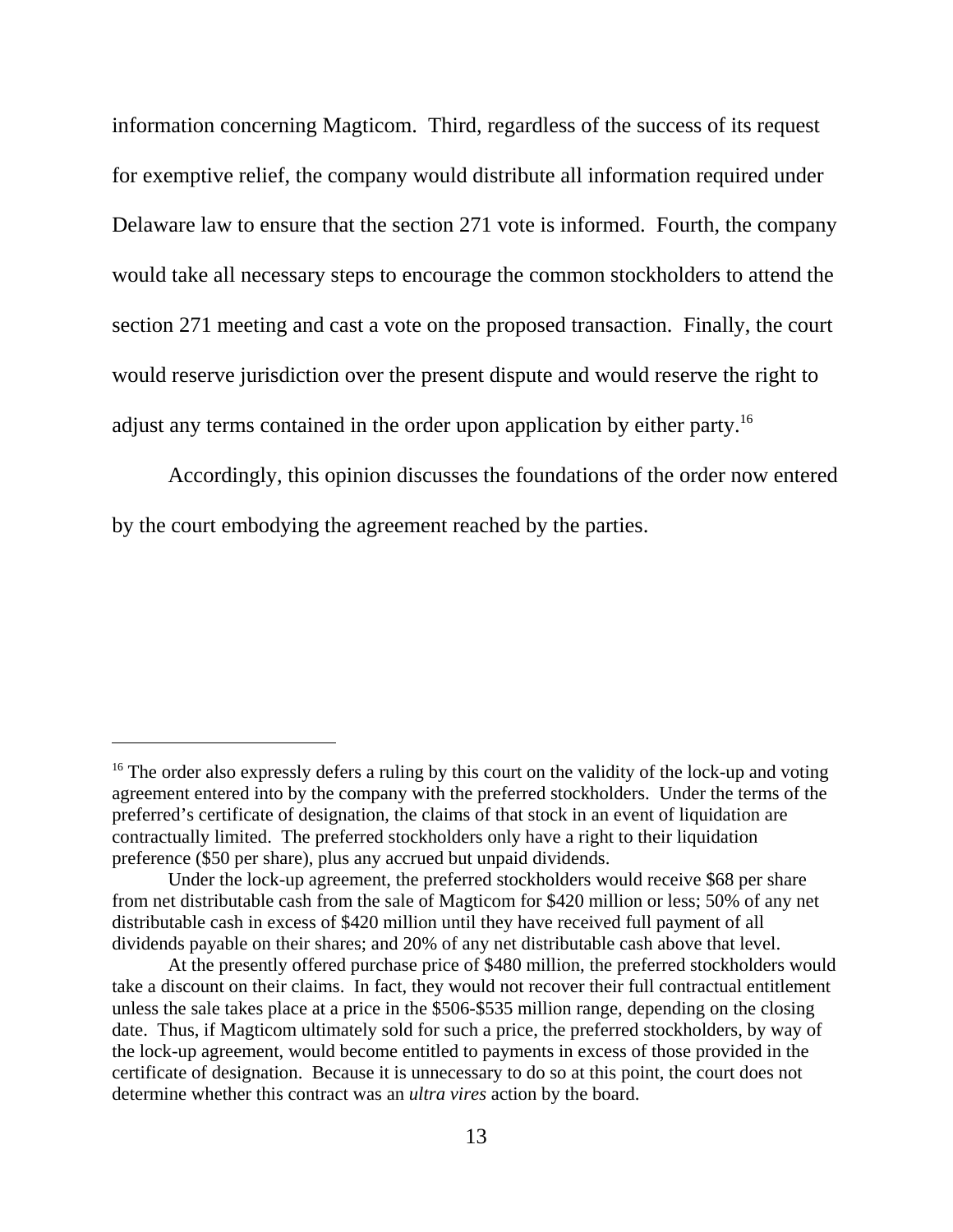#### **III.**

## A. The Board's Decision To Pursue The Transaction In A Bankruptcy Sale Does Not Trigger "Compelling Justification" Review

The stockholders of Delaware corporations enjoy the fundamental right to vote on certain corporate matters.17 As such, Delaware courts consistently strike down board actions that inequitably circumvent the proper exercise of the stockholder franchise.<sup>18</sup> The duty of the courts to protect the stockholder vote is at its highest when the board action relates to the election of directors or other instances of directorial control.<sup>19</sup> In other situations where the stockholder vote is implicated, the courts "maintain vigilance to ensure that the voting process . . . allows the stockholders a full and fair opportunity to vote."20

In the context of the election of directors, board action "designed principally to interfere with the effectiveness of a [stockholder] vote," even if taken honestly and in subjective good faith, is not subject to the deferential business judgment rule.21 Rather, the board of directors "bears the heavy burden of demonstrating a

<sup>17</sup> *See, e.g.*, *Blasius Indus., Inc. v. Atlas Corp.*, 564 A.2d 651, 669 (Del. Ch. 1988); *Hubbard v. Hollywood Park Realty Enters., Inc.*, 1991 WL 3151, at \*11, \*13 (Del. Ch. Jan. 14, 1991). <sup>18</sup> *See, e.g.*, *Schnell v. Chris-Craft Indus., Inc.*, 285 A.2d 437, 439-40 (1971); *Aprahamian v. HBO & Co.*, 531 A.2d 1204, 1208-09 (Del. Ch. 1987).

<sup>19</sup> *See In re The MONY Group Inc. S'holders Litig.*, 853 A.2d 661, 673 (Del. Ch. 2004) (citing *MM Cos. v. Liquid Audio, Inc.*, 813 A.2d 1118, 1127 (Del. 2003)).

<sup>20</sup> *See id.* (citing *Wisconsin Inv. Bd. v. Peerless Sys. Corp.*, 2000 WL 1805376 (Del. Ch. Dec. 4, 2000)).

<sup>21</sup> *Blasius*, 564 A.2d at 660.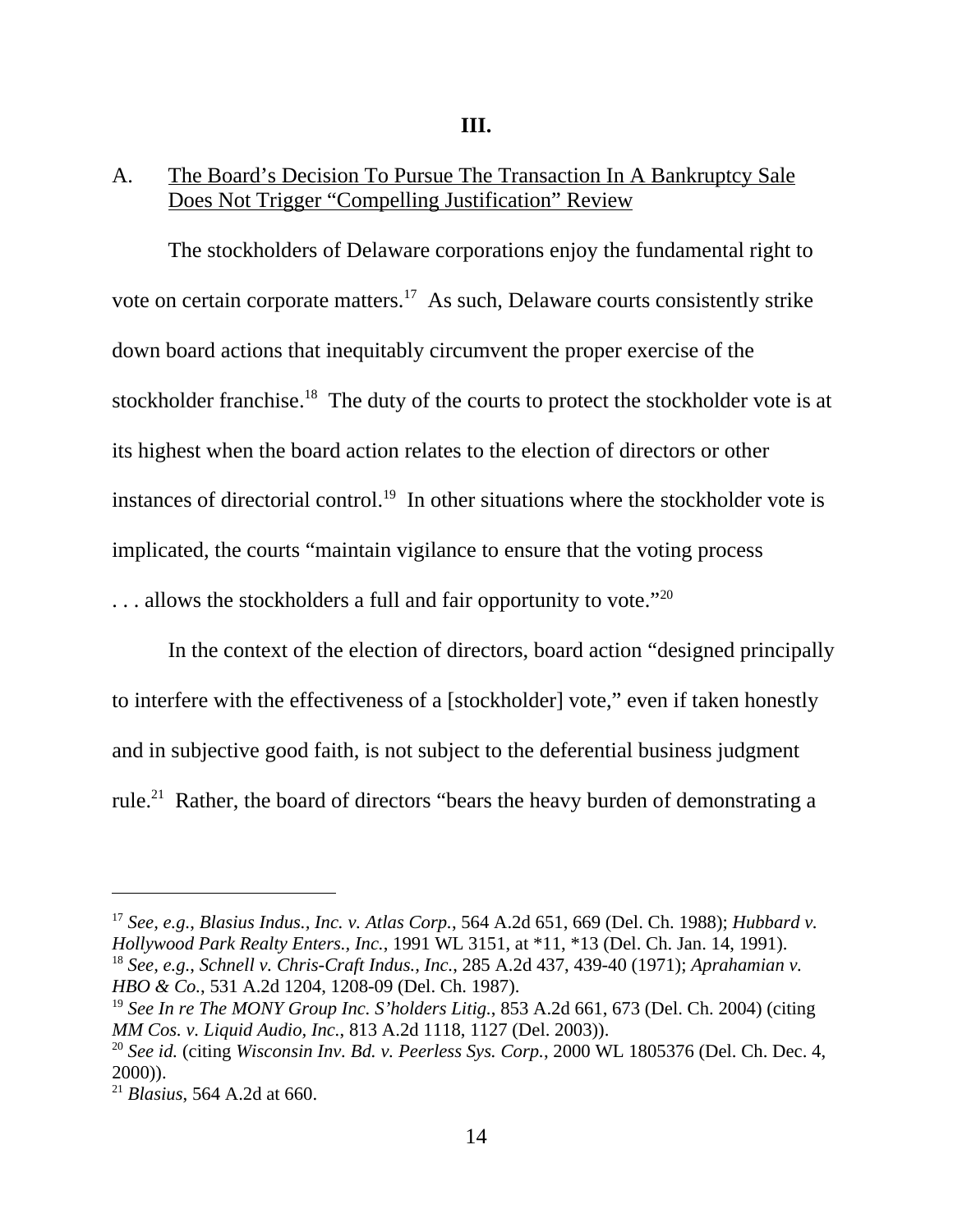compelling justification for such action."<sup>22</sup> Because of the stringent nature of this standard of review, even a board's honest belief that its incumbency protects and advances the best interests of the stockholders is not a compelling justification.<sup>23</sup> Instead, such action typically amounts to an unintentional violation of the fiduciary duty of loyalty.24

In contrast, "when the matter to be voted on does not touch on issues of directorial control, courts will apply the exacting *Blasius* standard sparingly, and only in circumstances in which self-interested or faithless fiduciaries act to deprive stockholders of a full and fair opportunity to participate in the matter and *to thwart what appears to be the will of a majority of the stockholders*."25

For several reasons, the court is convinced that the board's seemingly good faith decision to structure the Magticom transaction as a bankruptcy sale does not trigger the exacting legal standard set forth in *Blasius*. Most important, the directors' decision to structure the transaction in the manner they did cannot be traced to any entrenchment motivation. Indeed, a result of the proposed transaction is that Metromedia's board will cease to exist following the plan of

<sup>24</sup> *Id.*

<sup>22</sup> *Id.* at 661.

<sup>23</sup> *Id.* at 663.

<sup>25</sup> *MONY*, 853 A.2d at 675 (emphasis added).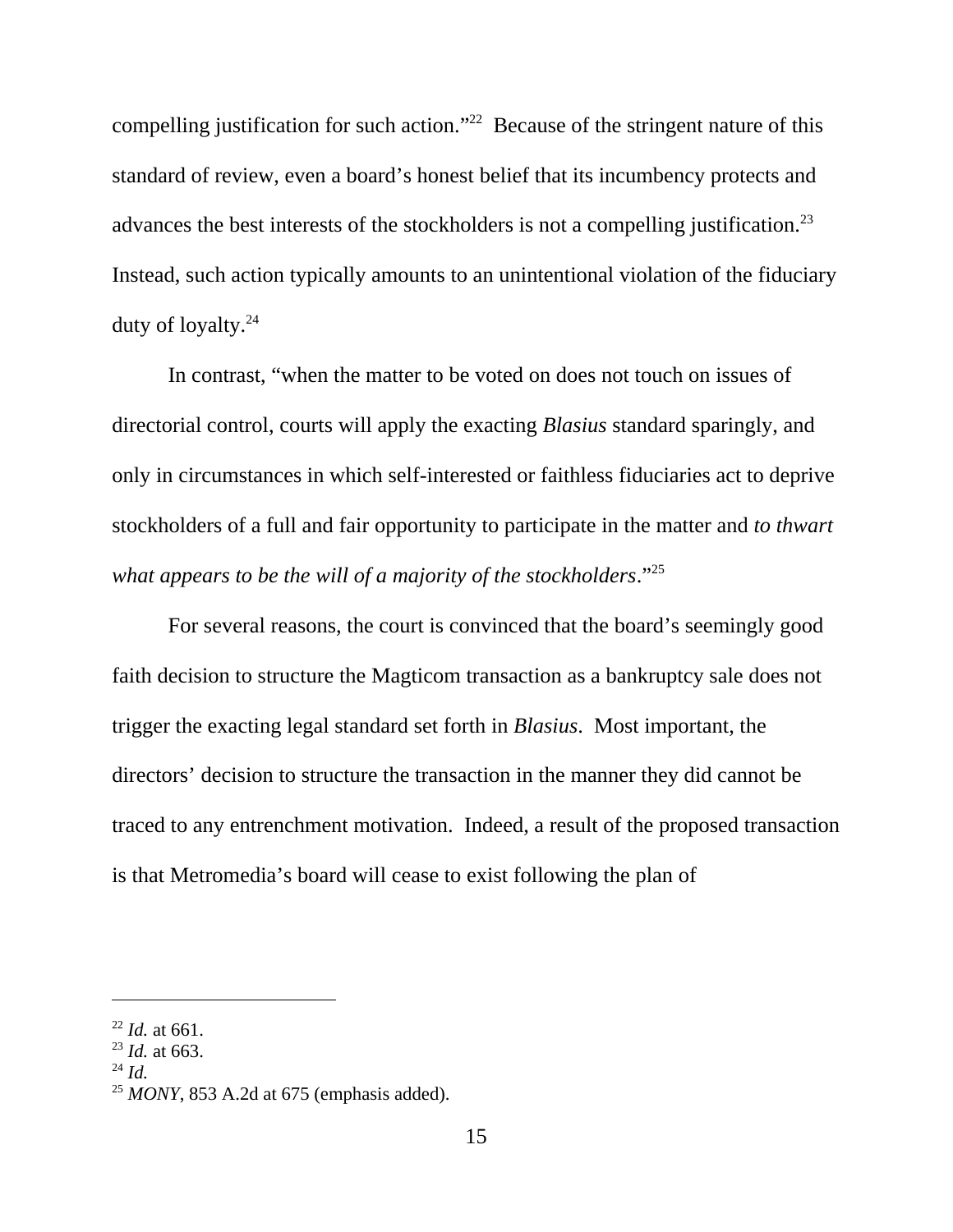reorganization.26 Moreover, the defendants have pledged on numerous occasions that the court-ordered stockholder meeting for the election of directors will occur as planned on December 15. Thus, the common stockholders will have the opportunity to elect new directors if they choose.

Furthermore, the board's action is not directed at thwarting "what appears to be the will of a majority of the stockholders."<sup>27</sup> The evidence in the record is clear on this point. As it now stands, approximately 44% of the company's common stock supports the terms of the asset sale. By contrast, the plaintiffs represent only 8.2% of Metromedia's common equity. Thus, this is not a case where a clear majority of the stockholders have voiced disapproval of a transaction and an undeterred board has taken action to prevent that majority from employing its voting power to accomplish some objective disfavored by the directors.<sup>28</sup> Rather, the decision to structure the transaction as a bankruptcy sale resulted from a conclusion that obtaining a favorable vote of an absolute majority of the outstanding common stock as required by 8 *Del. C.* § 271(a) presented a practical impossibility because of the company's perceived inability to call a meeting or to

 $26$  It is also noteworthy that well before this court's order in Esopus's section 211 action, the board was convinced that a bankruptcy sale was necessary in order to sell Magticom. In fact, if Esopus had entered into a confidentiality agreement with Metromedia (as Black Horse did), it would have learned of the structure of the transaction before the section 211 action settled. Thus, there is no suggestion that the decision to resort to bankruptcy court to accomplish the transaction was related to the resolution of the section 211 case.

<sup>27</sup> *MONY*, 853 A.2d at 674.

<sup>28</sup> *See, e.g.*, *Blasius*, 564 A.2d at 660.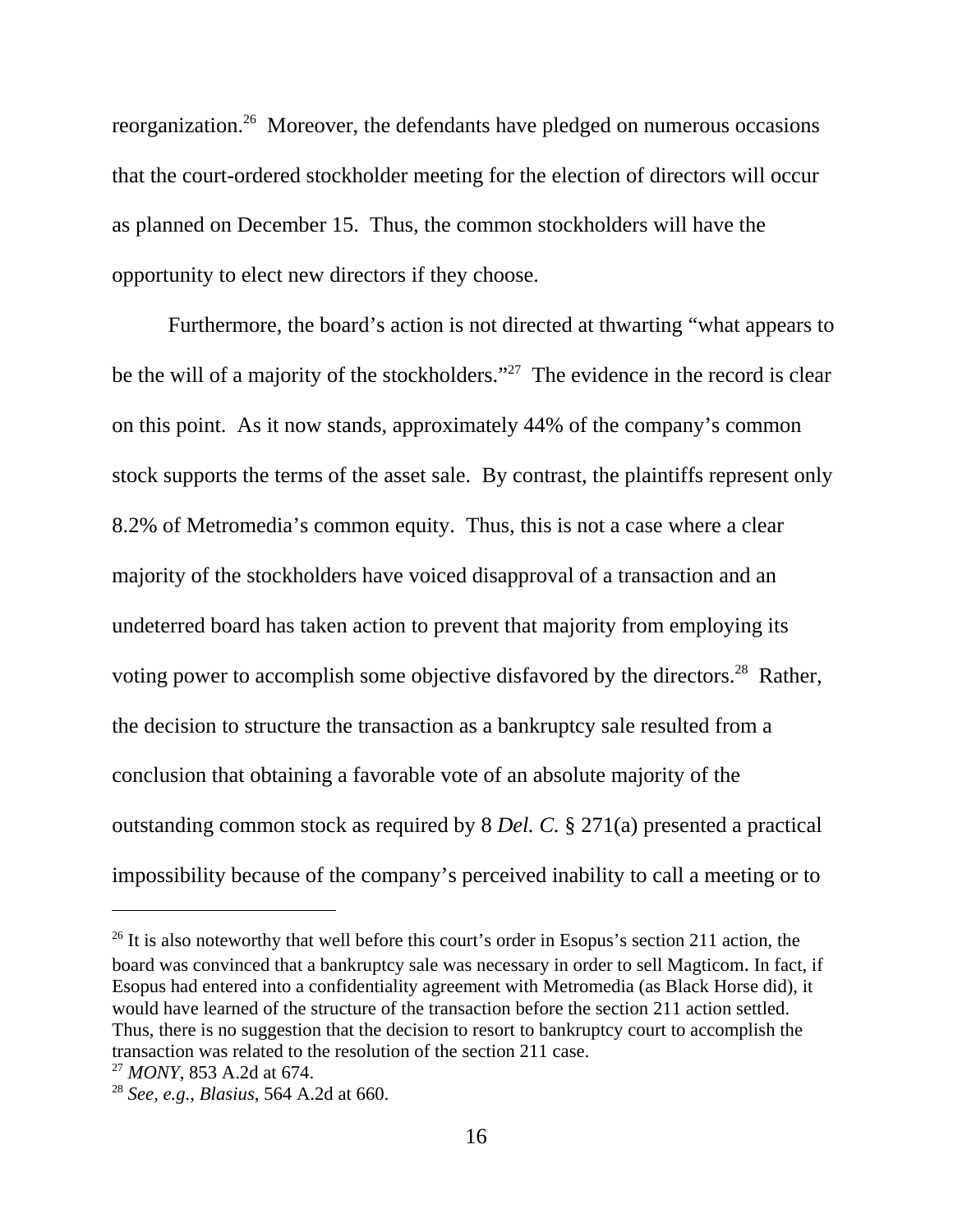solicit proxies. In light of these facts, the compelling justification standard of *Blasius* cannot be properly invoked on the grounds that the board's action thwarts the clear will of the majority.

# B. The Board's Decision To Structure The Transaction As A Bankruptcy Sale Was An Inequitable One

The protections of the business judgment rule, when coupled with the doctrine of independent legal significance, provide a board with substantial discretion in determining the proper method by which to structure a material corporate transaction. That discretion, however, remains bounded by fundamental principles of equity that "necessarily limit[] what a board of directors can do" in its attempt to consummate such a transaction.<sup>29</sup> At the heart of this mandate lies the oft-cited axiom that "inequitable action does not become permissible simply because it is legally possible."30 The court believes that while the directors' actions here do not fall under the *Blasius* framework, those actions nonetheless offend fundamental notions of equitable conduct.

# 1. Metromedia's Proposed Use Of The Bankruptcy Process Amounts To Inequitable Conduct

Metromedia's financial circumstances provide strong evidence of the inequity of a bankruptcy sale. Metromedia is, as a function of both its balance

<sup>29</sup> *MONY*, 853 A.2d at 676.

<sup>30</sup> *Schnell*, 285 A.2d at 439.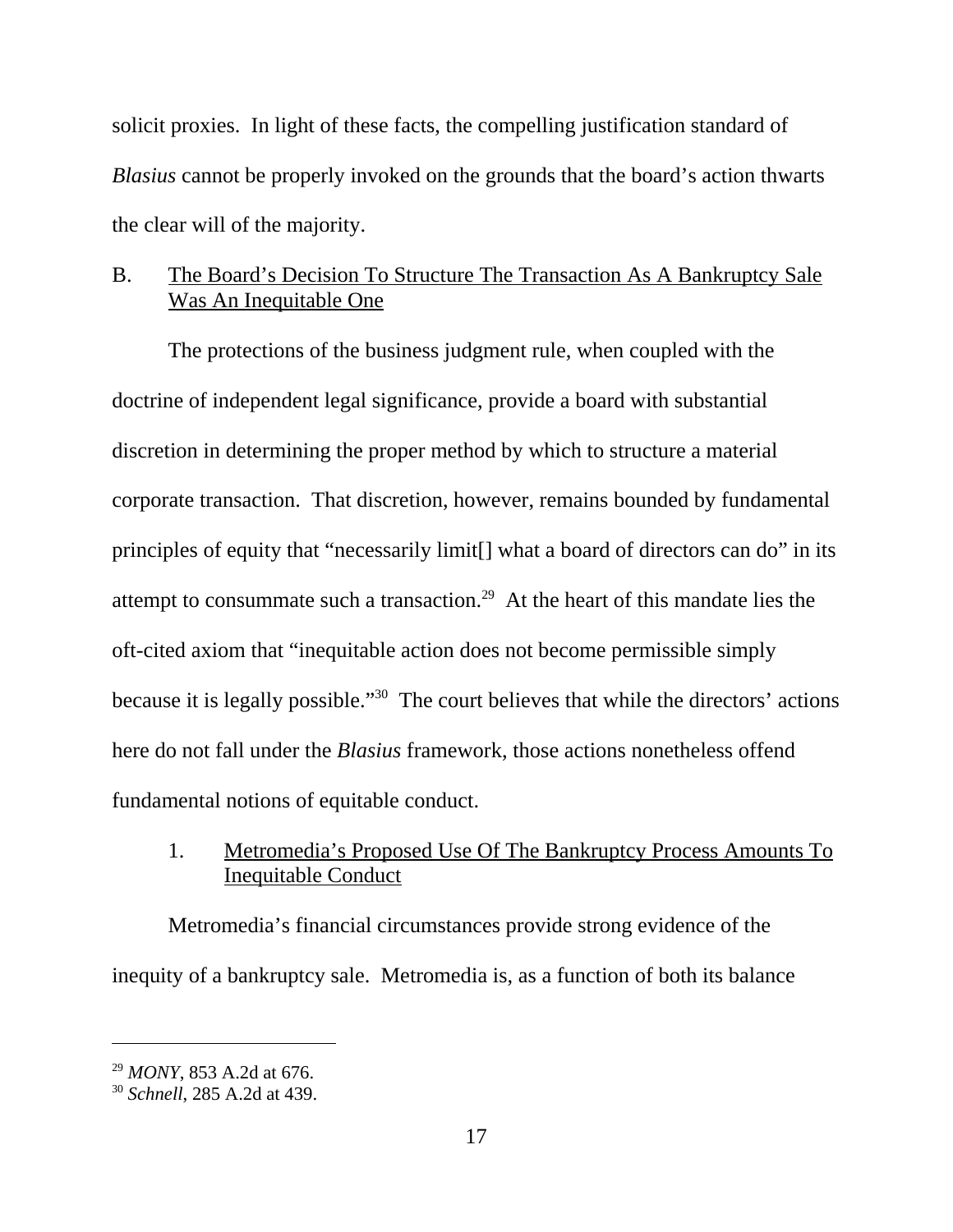sheet and its ability to pay its debts as they mature, clearly solvent. Magticom is forecast to generate a substantial cushion of cash in the coming years. It therefore seems an abuse of the bankruptcy process for a robust and healthy company, encumbered by virtually no debt, to seek out the vast and extraordinary relief a bankruptcy court is capable of providing.

The defendants correctly observe that the bankruptcy code imposes no "insolvency" requirement for a debtor to voluntarily file a petition for relief.<sup>31</sup> However, bankruptcy courts typically dismiss a voluntary petition under 11 U.S.C. § 1112(b) unless that petition was filed in "good faith."32 While this court does not presume to determine the presence or absence of "good faith" in that context, the inquiries relevant to that "good faith" standard provide ample support for the notion that the board's conduct here inequitably abridged the justified expectations of the common stockholders.

The "good faith" requirement is equitable in nature, and is premised on the policy that the bankruptcy code should not encourage the "filing of a bankruptcy petition that lacks a valid reorganizational purpose."33 Truly, "[c]hapter 11 was designed to give those teetering on the verge of a fatal financial plummet an opportunity to reorganize on solid ground and try again, not to give profitable

<sup>31</sup> *See* 11 U.S.C. § 301; *In re Donaldson Ford, Inc.*, 19 B.R. 425, 431 (Bankr. N.D. Ohio 1982).

<sup>32</sup> *In re SGL Carbon Corp.*, 200 F.3d 154, 160 (3d Cir. 1999).

<sup>33</sup> *Id.* at 156.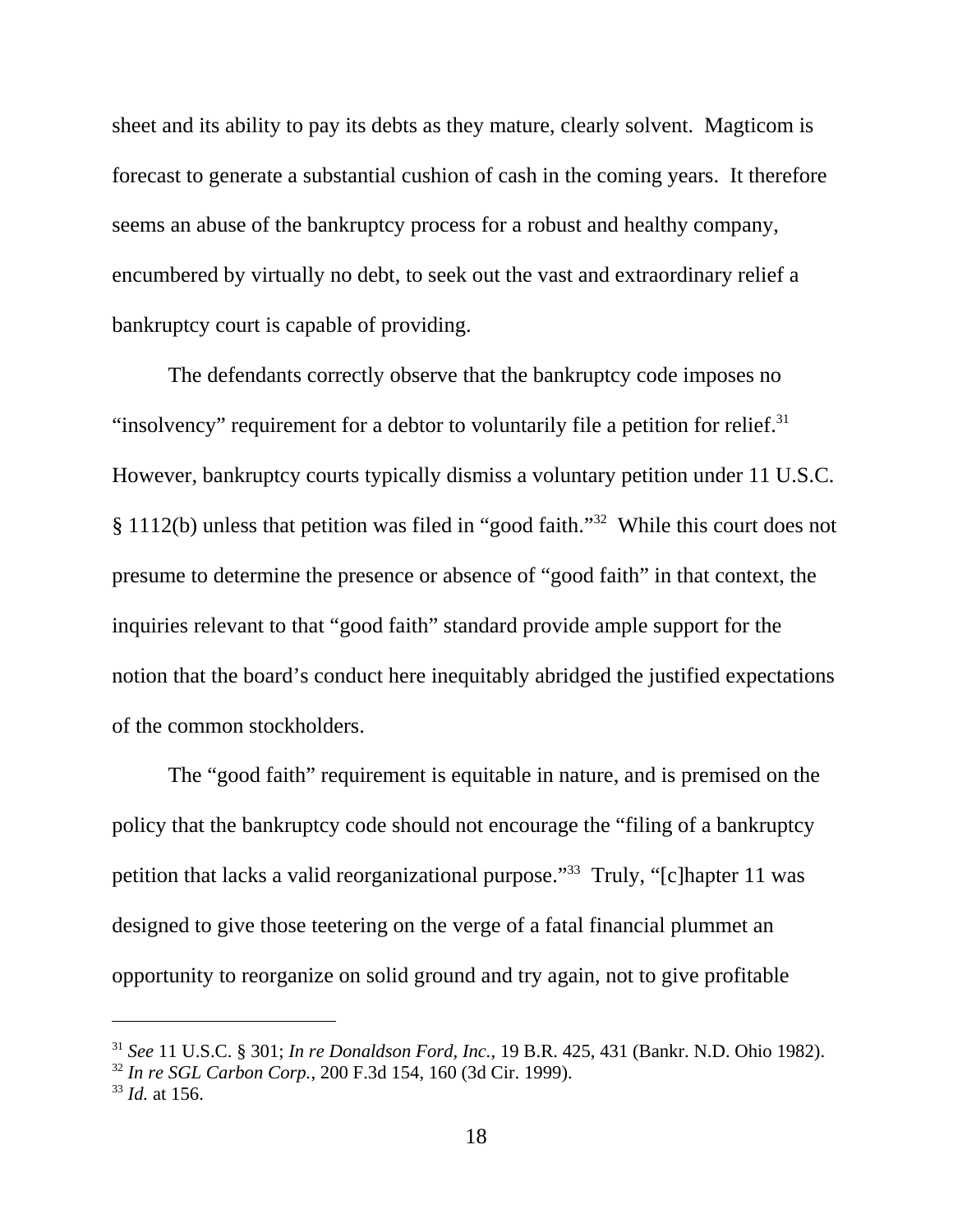enterprises an opportunity to evade" other contractual and state law obligations.<sup>34</sup> In addition to the general "good faith" requirement imposed by 11 U.S.C. § 1112(b), a bankruptcy court must determine whether a "good business reason" exists for a sale of assets pursuant to 11 U.S.C.  $\S 363$ <sup>35</sup>. In making that determination, the "most important[] [inquiry by the court] perhaps [is] whether the asset [to be sold] is increasing or decreasing in value."36

Metromedia, judging from all the evidence in the record, is a financially healthy company that is simply delinquent in its SEC filing obligations. Its single self-admitted purpose for its plan to filing bankruptcy is to sell its interest in Magticom without complying with section 271's vote requirement, distribute the sale proceeds to its stockholders, and cease business operations. Additionally, the Magticom asset is clearly not decreasing in value. On the contrary, its value appears to have substantially increased in recent months and years. These facts, when viewed in light of the underlying rehabilitative purposes of the bankruptcy code, persuade the court that Metromedia's proposed transactional scheme, though technically within the letter of the law, works a profound inequity upon the company's common stockholders and is thus prohibited by the teachings of

<sup>34</sup> *Id.* at 166 (citing *Furness v. Lilienfield*, 35 B.R. 1006, 1009 (D. Md. 1983)).

<sup>35</sup> *In re Lionel Corp.*, 722 F.2d 1063, 1071 (2d Cir. 1983).

<sup>36</sup> *Id.*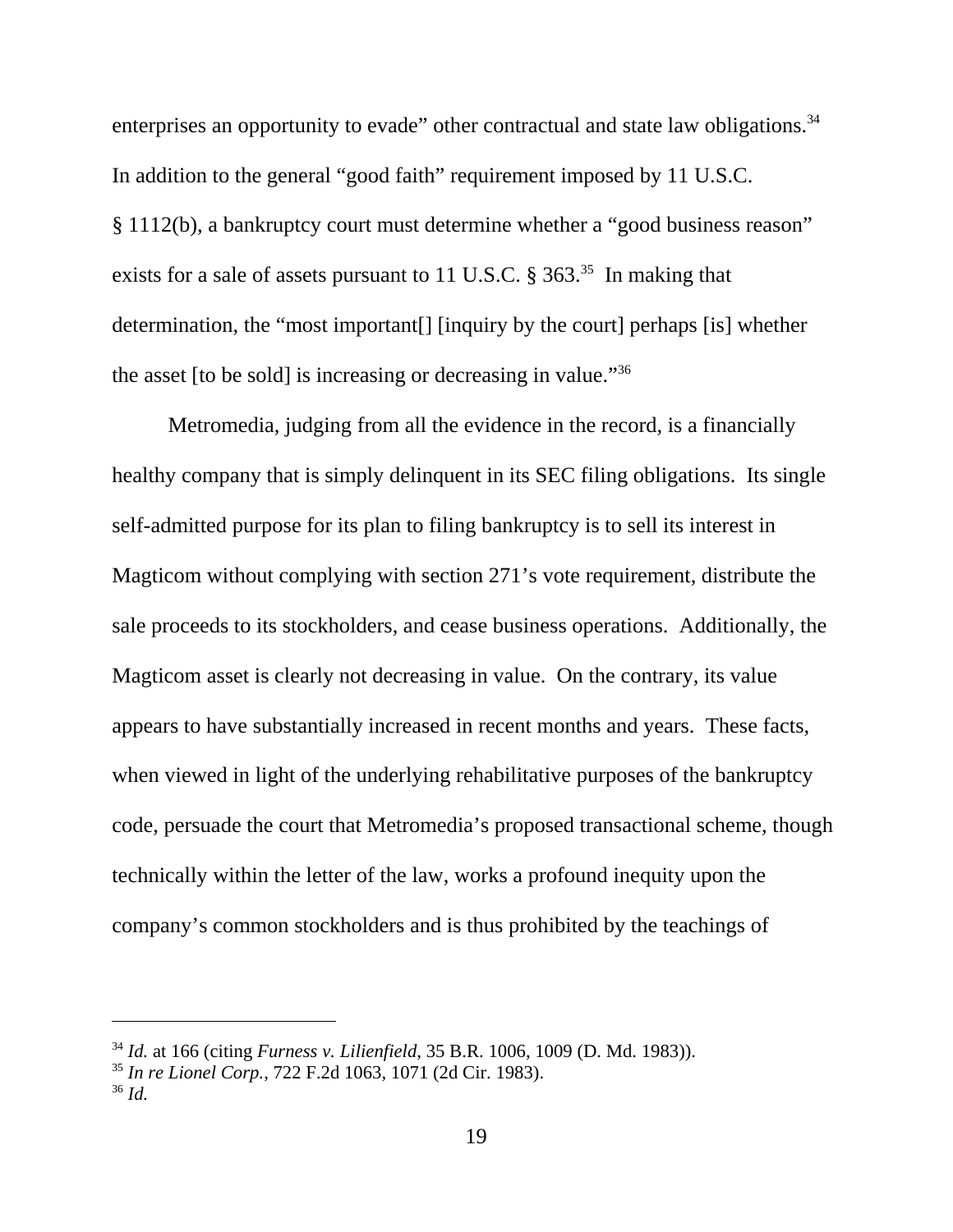*Schnell v. Chris-Craft Industries, Inc.*<sup>37</sup> And while the defendants are correct that the Supremacy Clause of the United States Constitution and federal preemption jurisprudence prevent this court from issuing an order enjoining them from filing a bankruptcy petition,<sup>38</sup> this court unquestionably has the power to prevent the board of directors from binding the company to a transaction to sell Magticom before first complying with the mandates of 8 *Del. C.* § 271.

2. The Enfranchisement Of The Preferred Stockholders Also Suggests That The Board Acted Inequitably

According to Metromedia's basic organizational documents, the only stockholder constituency entitled to vote on a fundamental change of the company's form, such as a sale of substantially all assets, is the common stockholders. By the terms of their certificate of designation, the preferred stockholders' rights are protected from encroachment by two basic contractual provisions. First, the preferred stockholders may appoint two representatives to the board of directors upon the company's failure to pay dividends for six consecutive quarters. Second, the preferred stockholders are entitled to a liquidation preference upon the winding-up of the company's business.

But, in structuring the proposed transaction as it has, the board expanded the rights of the preferred stockholders beyond their contractual or statutory

<sup>37 285</sup> A.2d 437.

<sup>38</sup> *See, e.g.*, *In re Kreisers, Inc.*, 112 B.R. 996, 998-1000 (Bankr. D. S.D. 1990).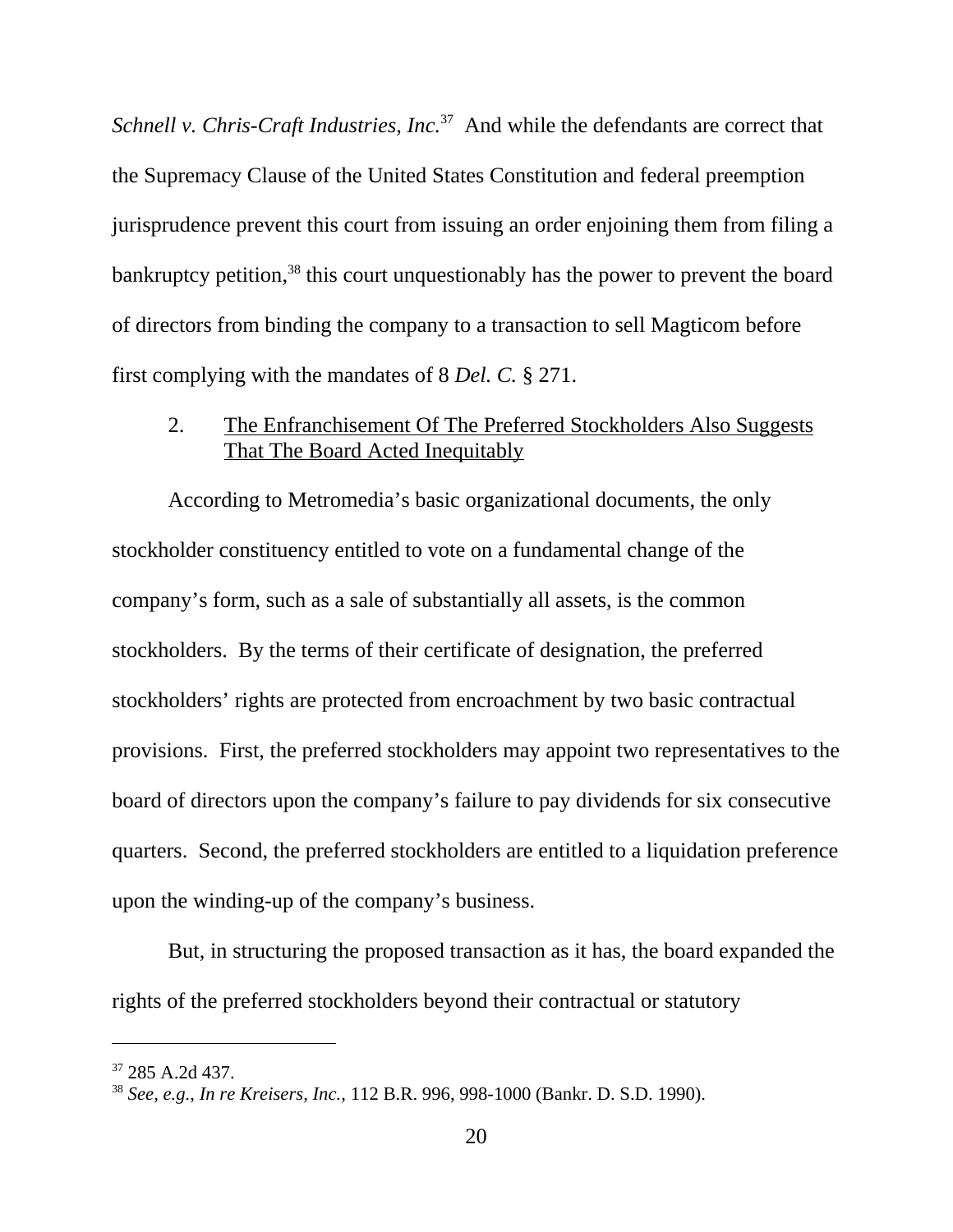entitlements. By entering into the lock-up agreement, the substance of which contemplates a court-supervised sale of Magticom in bankruptcy, the directors effectively granted the preferred stockholders substantial additional bargaining power to influence the company's disposition of its remaining assets.

In lieu of holding a statutory right as residual owners to approve the proposed Magticom sale, the common stockholders find themselves relegated to the status of sideline objectors in bankruptcy court. The defendants claim that the expedited process of a bankruptcy auction, when coupled with the common stockholders' right under the bankruptcy code to object and be heard by the bankruptcy court, acts as an effective substitute for a statutorily imposed vote. The defendants emphasize the fact that "the plaintiffs have failed to cite a single case in which the court held that a stockholder vote was required in connection with the sale of all or substantially all of a company's assets in a bankruptcy case. No such requirement exists."39

That is precisely the point. The primary interests protected by the bankruptcy process are those of creditors. Because of this simple fact, the bankruptcy code does not contemplate a freestanding right to vote by the holders of common equity. Were such a vote available, the legal rights of the creditors to the remaining assets of the entity would take a subsidiary position to the interests of

<sup>39</sup> Defs.' Answering Br. 29.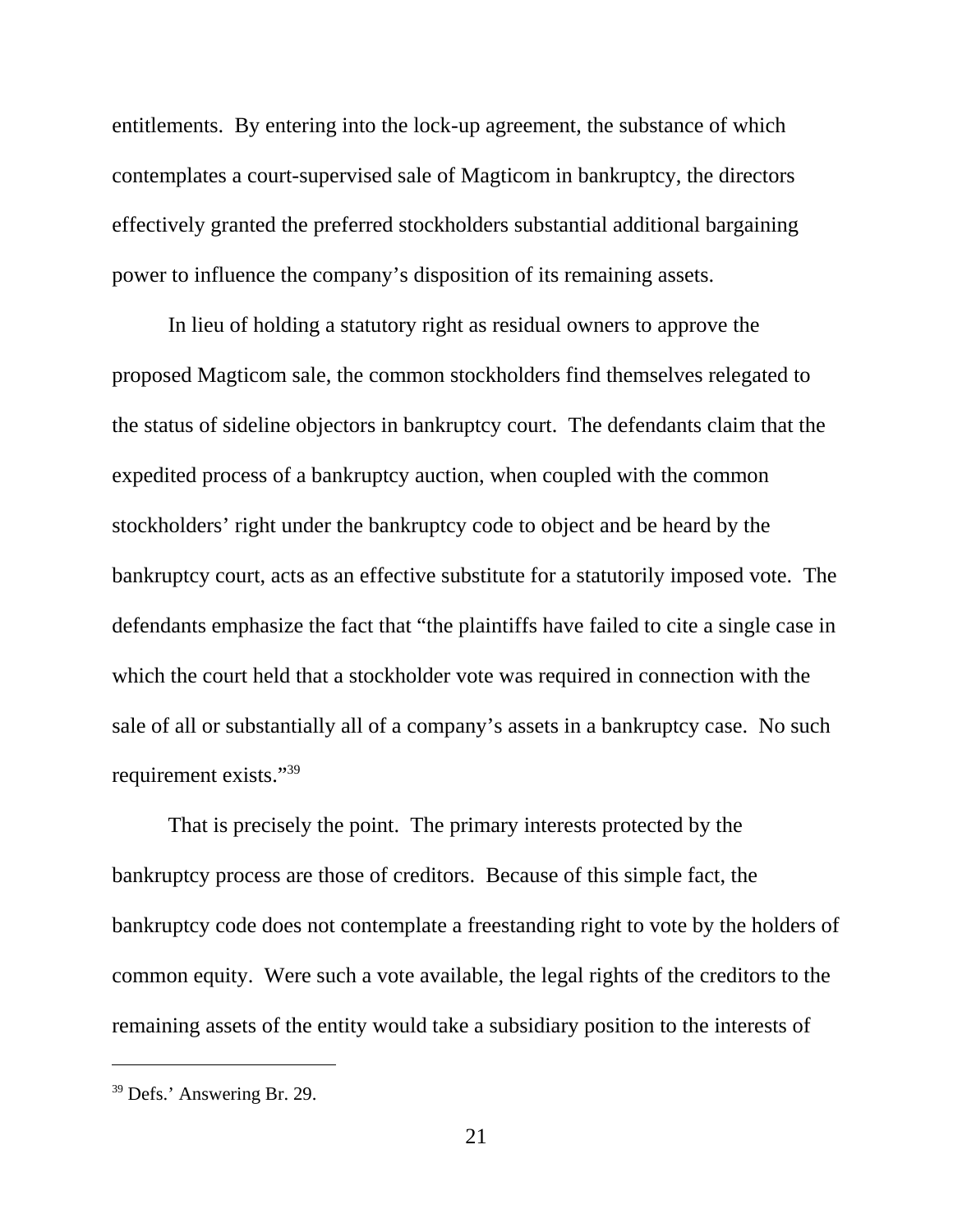the residual owners who, at least where a company is insolvent, no longer have any cognizable financial interest to protect.

In sum, the actions of Metromedia's directors in structuring the proposed transaction as they did resulted in a theoretically legal, yet undeniably inequitable, reallocation of control over the corporate enterprise. That reallocation does not withstand close judicial scrutiny.

#### 3. The Board Failed To Explore SEC Exemptive Relief

Metromedia's delinquency in its periodic reporting does raise at least two issues under the federal securities laws: first, its inability to furnish a proxy statement or to solicit proxies; and second, its inability to furnish an information statement in lieu of soliciting proxies. These strictures are found in sections 14(a) and  $14(c)$  of the 1934 Act,<sup>40</sup> and the rules and regulations promulgated thereunder.

As discussed in *Newcastle Partners*, the overriding purpose of federal regulation of the corporate proxy solicitation process is to protect shareholder voting rights.<sup>41</sup> As observed in that case, referring to section  $14(c)$ , "[n]othing in . . . that statute . . . suggests any purpose to interfere with the power of state courts to require that stockholder meetings be held in accordance with the requirements of state corporation law in situations where the registrant corporation is delinquent in its SEC filings obligations." The same can as easily be said of section 14(a).

<sup>40 15</sup> U.S.C.A. §§78n(a) and (c).

<sup>41 887</sup> A.2d at 980-81.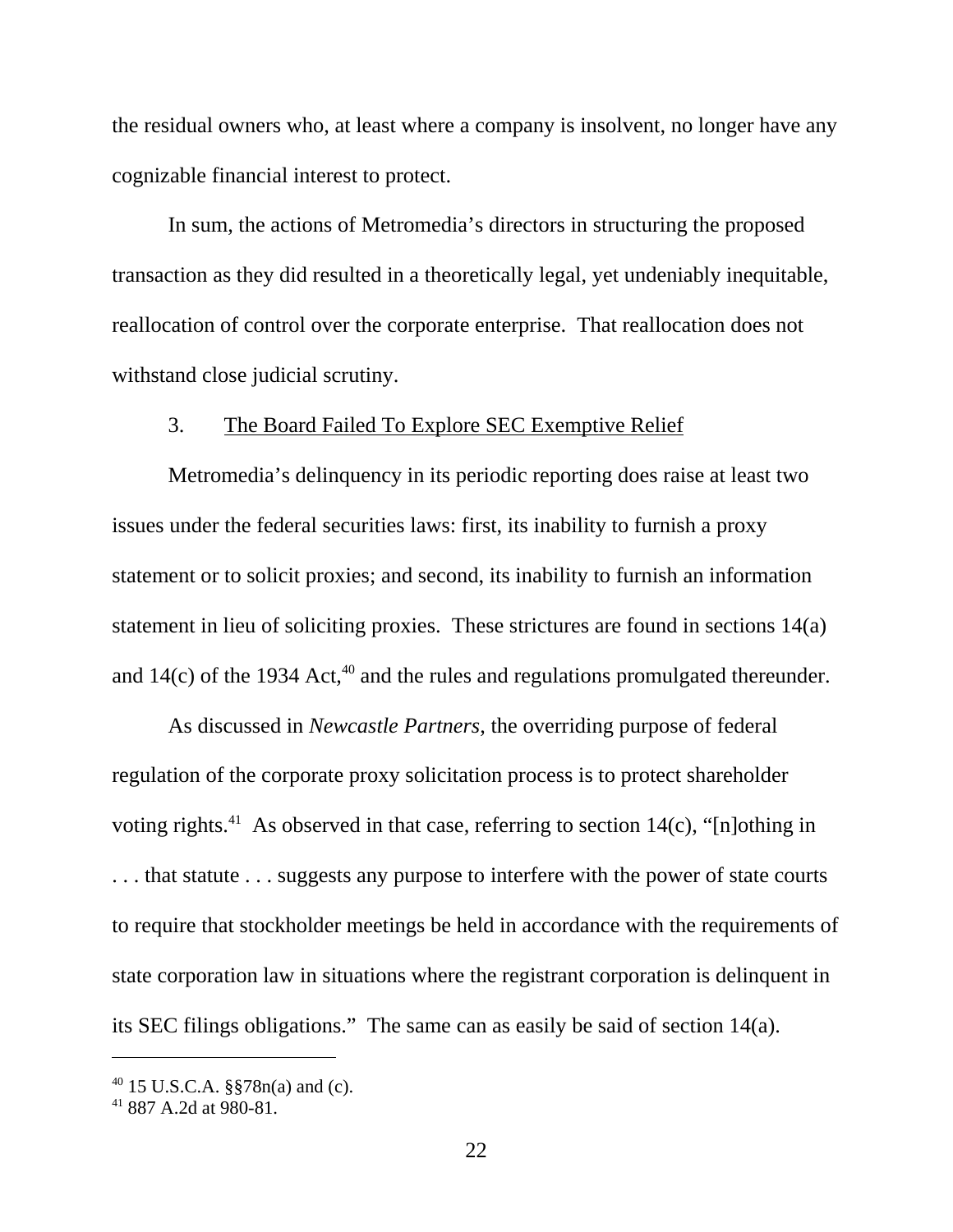The SEC has broad authority to issue *ad hoc* exemptions from the requirements of the federal securities laws. Section 36(a) of the 1934 Act provides that the SEC may "by rule, regulation, or order . . . conditionally or unconditionally, exempt any person, security, or transaction . . . from any provision or provisions of this title or of any rule or regulation thereunder, to the extent that such exemption is necessary or appropriate in the public interest, and is consistent with the protection of investors."<sup>42</sup> As this court recognized in *Newcastle Partners*, the SEC often uses it exemptive authority in a manner that supports important state law standards of corporate governance.<sup>43</sup> The stockholder voting requirement of 8 *Del. C.* § 271(a) is just such an important corporate governance standard and is fully deserving of protection under the federal securities laws.

Given the mutually reinforcing purposes of these state and federal laws, there is reason to suppose that the SEC will duly consider a request for exemptive relief by Metromedia for the purpose of allowing it to convene a meeting of stockholders in accordance with this court's order. The defendants maintain that the only reason Metromedia is not current in its securities filings is because of KPMG's mismanagement and continued obstinancy pertaining to small disagreements with the company's financial statements that do not greatly affect

 $42$  15 U.S.C.A. § 78mm(a).

<sup>43 887</sup> A.2d at 980-81, 981 n.14 (citing LOUIS LOSS & JOEL SELIGMAN, SECURITIES REGULATIONS § 6-C-7 (1989)).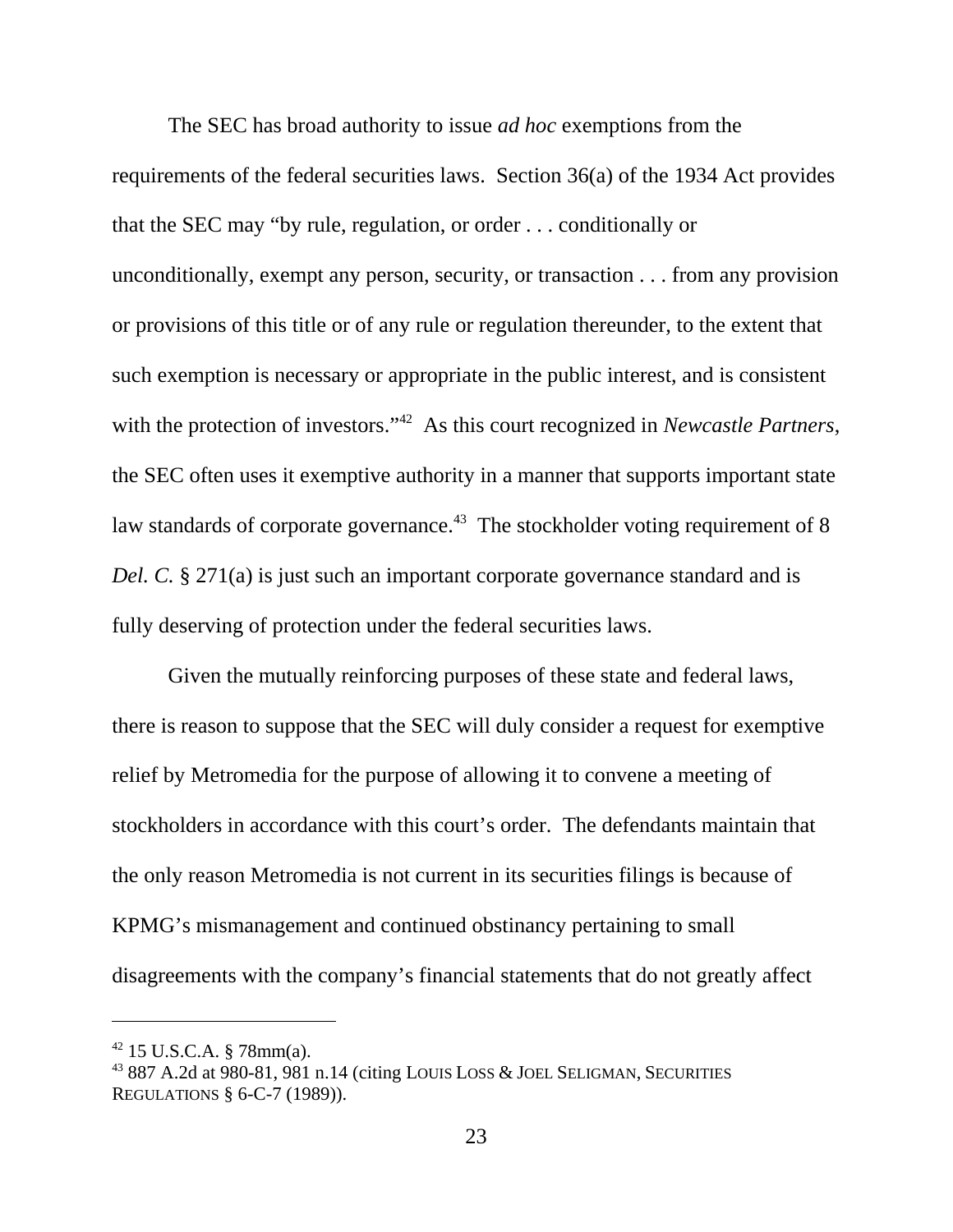the overall value of a stockholder's stake in the company. If this is truly the case, then the company's sale of Magticom would seem to be a prime candidate for the SEC's discretionary use of its exemptive power to allow the stockholders an informed opportunity to vote on a potentially beneficial transaction that would result in the dissolution of the corporation and the deregistration of its securities. In this light, this court's order expressly contemplates that Metromedia will promptly seek exemptive relief broad enough to permit it to comply with the order's requirement of a stockholder vote.

#### C. The Court's Future Powers With Regard To This Matter

It is appropriate now to mention one final relevant point. Pursuant to 8 *Del. C.* § 322, the Court of Chancery enjoys the ability to appoint a receiver when and if a corporation "refuse[s], fail[s], or neglect[s] to obey any order or decree of any [Delaware court] . . . ." Though 8 *Del. C.* § 322 does not expound upon the powers and duties of a receiver so appointed, 8 *Del. C.* § 291 does discuss those powers and duties, albeit in the context of an insolvent company. That statute provides that a receiver may "take charge of [the corporation's] assets, estate, effects, business and affairs . . . and do all other acts which might be done by the corporation and which may be necessary and proper." Pursuant to the doctrine of *in pari materia*, the court observes that, if one became necessary to effectuate the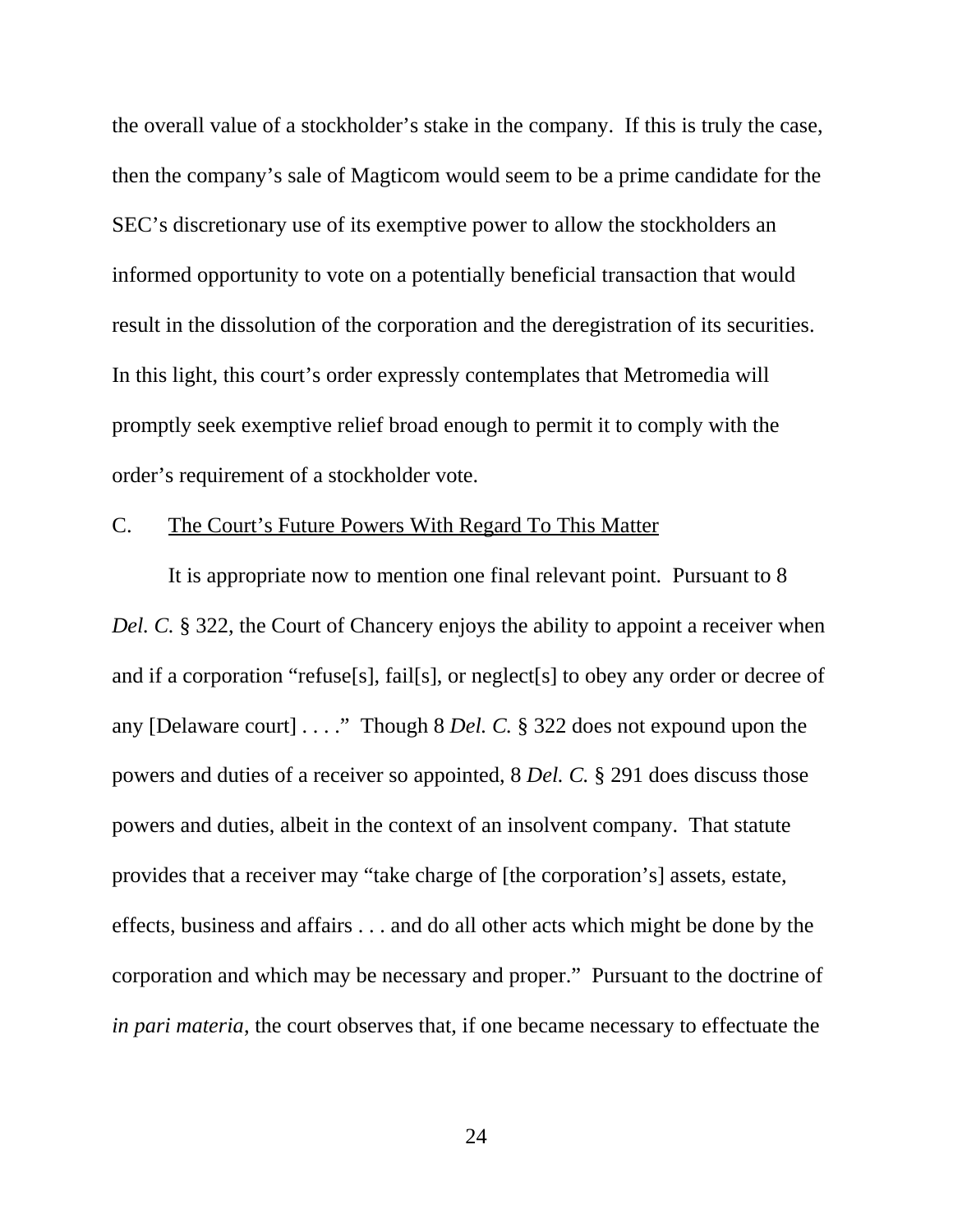terms of the order, a duly appointed receiver would accede to similar powers and duties.44

The case law concerning the appointment of a receiver for a solvent corporation outside the context of section 322 is understandably sparse. However, an articulated standard does exist. While "[m]ere dissensions among corporate stockholders, whether over internal matters or otherwise, will seldom justify the appointment of a receiver," this drastic prophylaxis may be appropriate for the protection of stockholders when "fraud, gross mismanagement or extreme circumstances causing imminent danger of great loss which cannot otherwise be prevented" are clearly shown.45

The court now has no occasion to consider whether or not circumstances justifying the appointment of a receiver could arise in this case, either under section 322 or more general principles of equity. Indeed, the fact that 44% of the common stockholders have indicated support for the proposed transaction makes it unlikely that the meeting of stockholders required under the terms of the order will fail to produce a decisive outcome. Nevertheless, it is important to note that a state law process is available to deal with management's inability to properly fulfill its

<sup>44</sup> *See, e.g.*, *Grimes v. Alteon, Inc.*, 804 A.2d 256, 260, 264 n.35 (Del. 2002) (noting that each section of the Delaware General Corporation Law should be read together in order to produce a harmonious whole).

<sup>45</sup> *Drob v. Nat'l Mem. Park, Inc.*, 41 A.2d 589, 597 (Del. Ch. 1945).